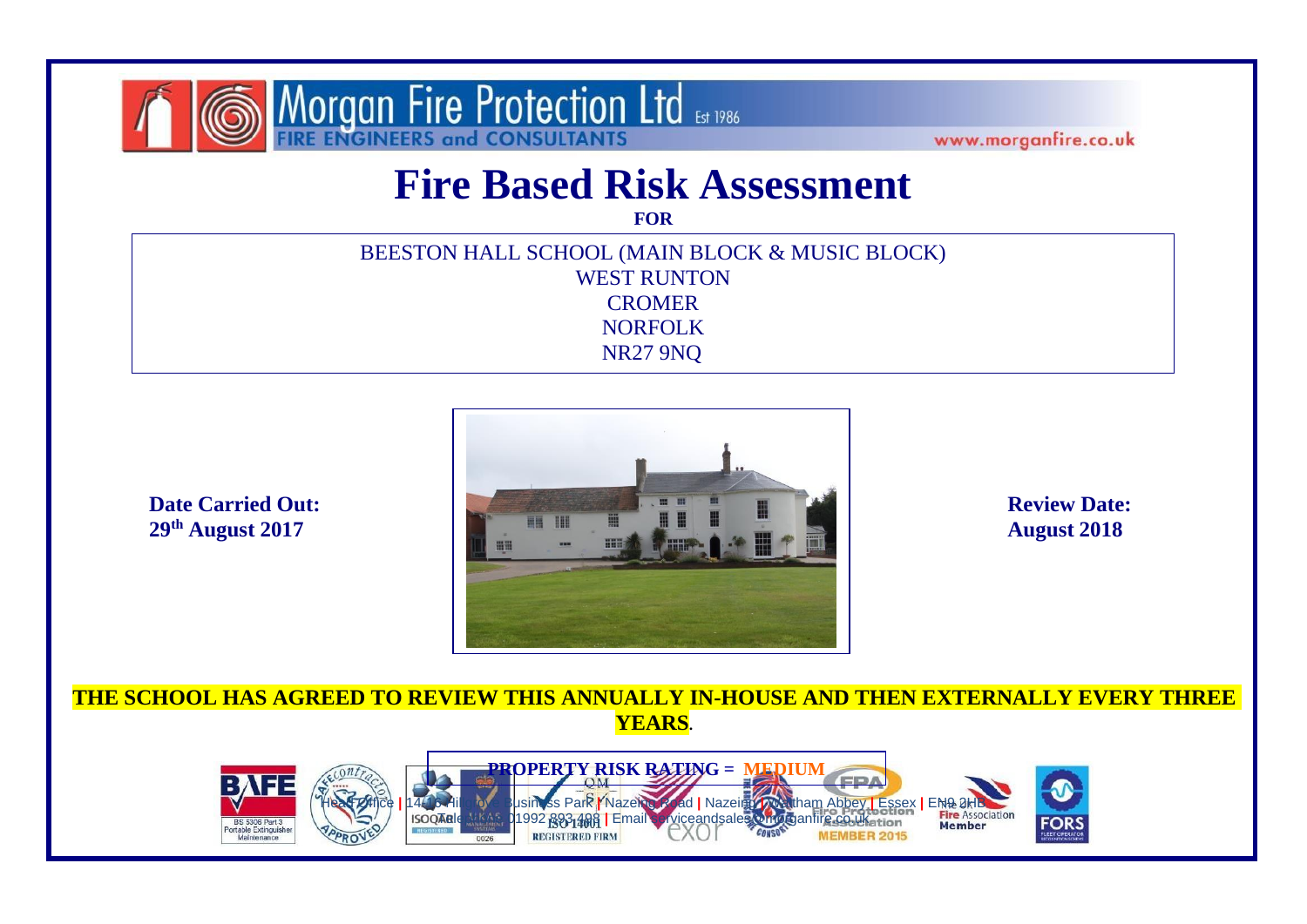*FSM-FRA-COMMERCIAL-July-2016 version 1 Copyright to Morgan Fire Protection Ltd*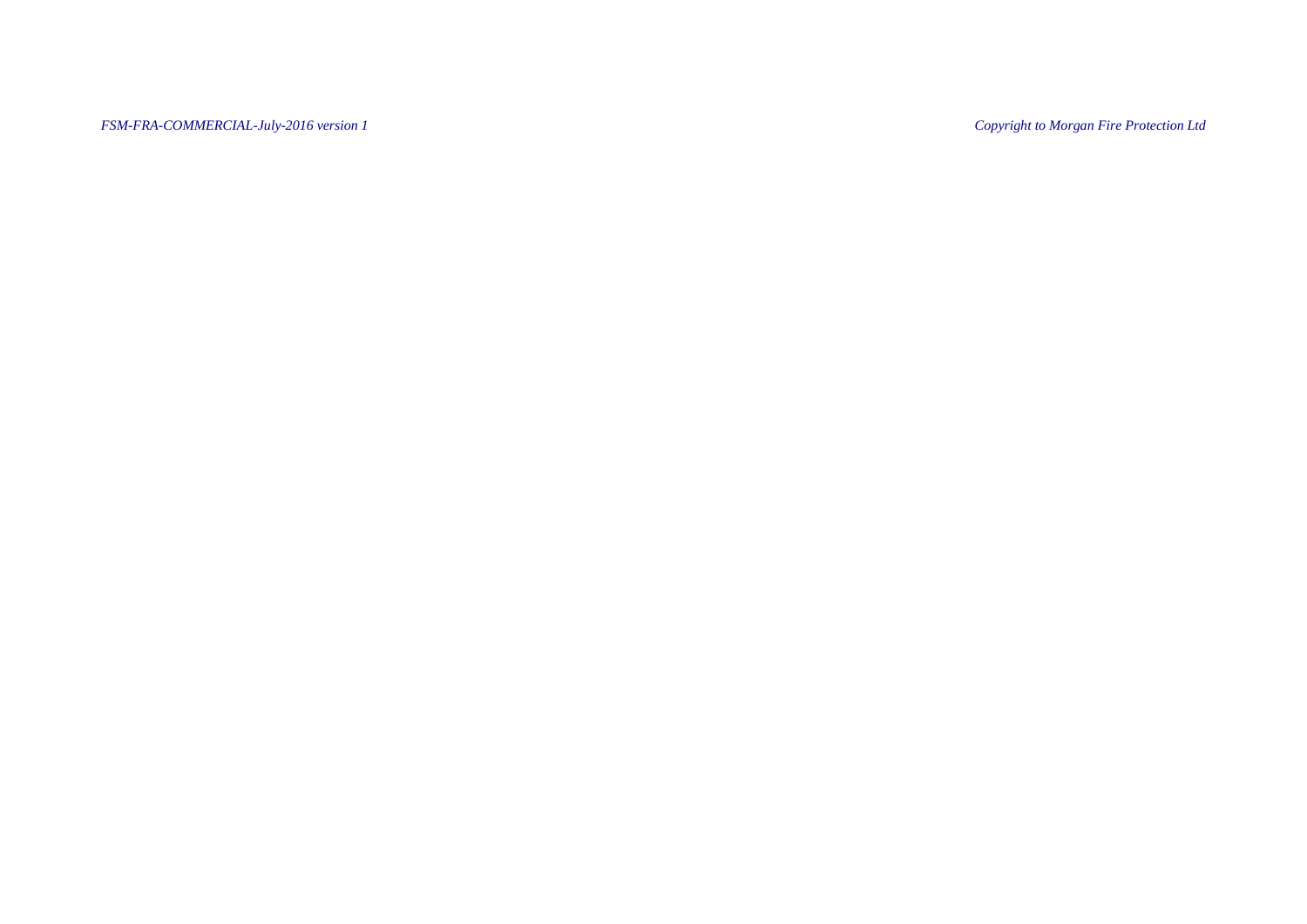## **CONTENTS**

#### **Important Information:**

This Fire Risk Assessment is a copyright of Morgan Fire Protection Limited and must not be used to manage fire safety risk in any other premises. This report may only be forwarded to a third party if reproduced in full, and without amendments to the content or presentation.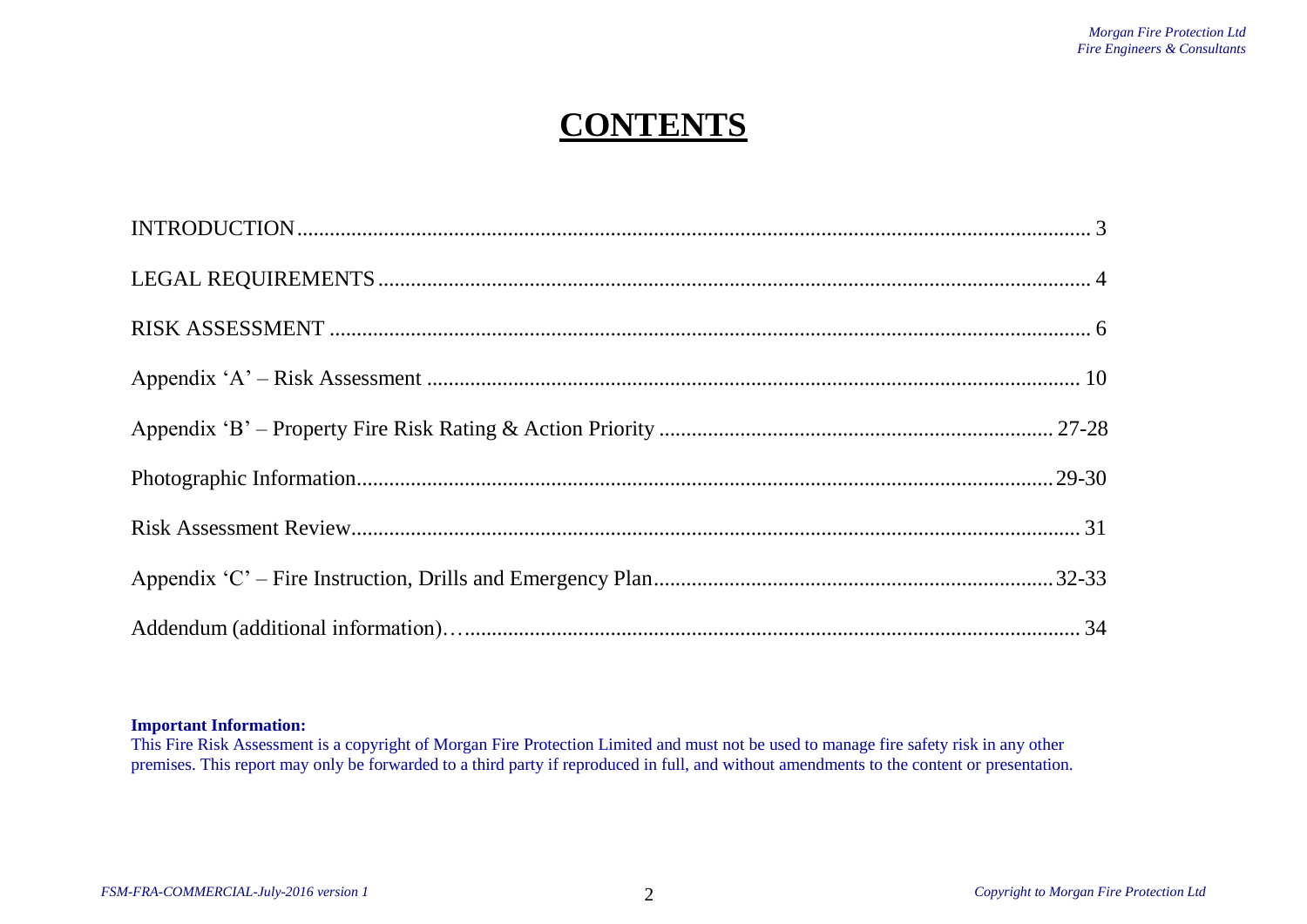### <span id="page-3-0"></span>**INTRODUCTION**

This Fire Risk Assessment report has been prepared following a site inspection and is based on the observations made during that visit, together with information received from personnel on site and an examination of documents made available. It does not include structural integrity, fire barriers and separation, any areas, activities or processes that the assessor was not made aware of or could not gain access to whilst on site. The omission of any area of the premises from this report should not be construed to assume compliance with the legislative requirements pertinent to that part of the premises.

The Regulations places a duty on the 'Responsible Person' (see page 8) in the workplace, this is the employer or any other person who may have control of any part of the premises e.g. the occupier or owner, to carry out a Fire Risk Assessment of their premises.

This document is for your guidance and is tailored to meet the requirements of your workplace. NOTE: Where British Standards are quoted without the year of issue – these relate to the latest version.

#### **LEGISLATION AND CODES OF PRACTICE APPLICABLE TO THIS FIRE RISK ASSESSMENT**

**The Regulatory Reform (Fire Safety) Order 2005 (hence referred to as The Fire Safety Order 2005 or FSO)** 

**BS 9999:2008 – Fire safety in design, management and use of buildings**

**Health & Safety at Work Act 1974**

**BS 5499-10: 2014 Safety Signs including Fire Safety signs** 

**BS 5499-4: 2013 Code of Practice for Escape route signs**

**BS EN ISO 7010: 2011 [H&S (Safety Sign and Signals) Regulations 1996]** 

**Electricity at Work Regulations 1989**

**Equalities Act (2010)**

**Building Regulations 2011 Part B**

**BS 5839-6 2013 Fire Detection and Alarm Systems** 

**BS 5266-1 2011 Emergency Lighting**

**BS 5306 Part 8 2012 Fire Extinguishing Installations and Equipment on premises**

**BS = British Standard EM = European Standard ISO = International Standards Organisation**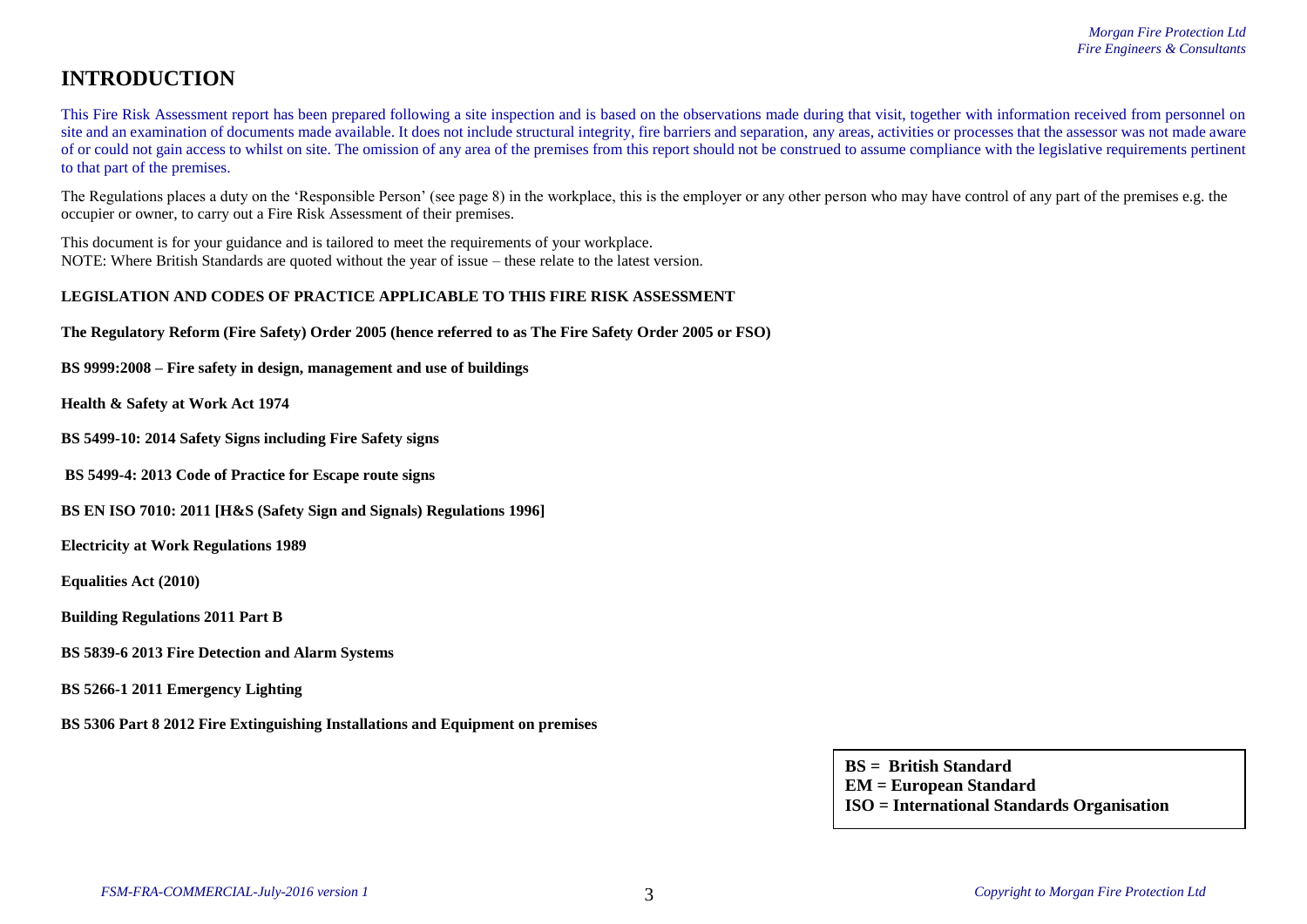### <span id="page-4-0"></span>**LEGAL REQUIREMENTS**

The effect of the regulations is that, not only does the employer need to make suitable arrangements for fire precautions in the workplace; they should also undertake a Risk Assessment of the workplace with particular regard to fire safety.

The effect of this risk is that the employer will identify those areas, if any, which need attention to lessen the risk to employees and visitors to the premises from fire.

### **From The Fire Safety Order 2005 the Risk Assessment must comply with the following:**

- 1. Employers must carry out a Risk Assessment to identify risks to employees at work and others in connection with the undertaking.
- 2. The employer must review the assessment if there have been changes to: the premises, work processes, or where the assessment is no longer valid.
- 3. If there are five or more employees then the significant findings must be recorded.
- 4. Employers must appoint competent person(s) to assist them to comply with their obligations. (A competent employee should be used in preference to a nonemployee).
- 5. Employers who share buildings must make all employers in the building aware of the risks they have identified.
- **6.** The employer should advise any contractors' employers of any fire risks and the measures taken to comply with **The Fire Safety Order 2005.**
- 7. The employer should provide his/her employees with information regarding the risks identified and the measures taken to ensure their safety.
- **NB** These notes are a précis of the requirements and are not intended to give the strict legal interpretation of the regulations. Reference should be made to the Regulations themselves and any Home Office published guidance for such purposes.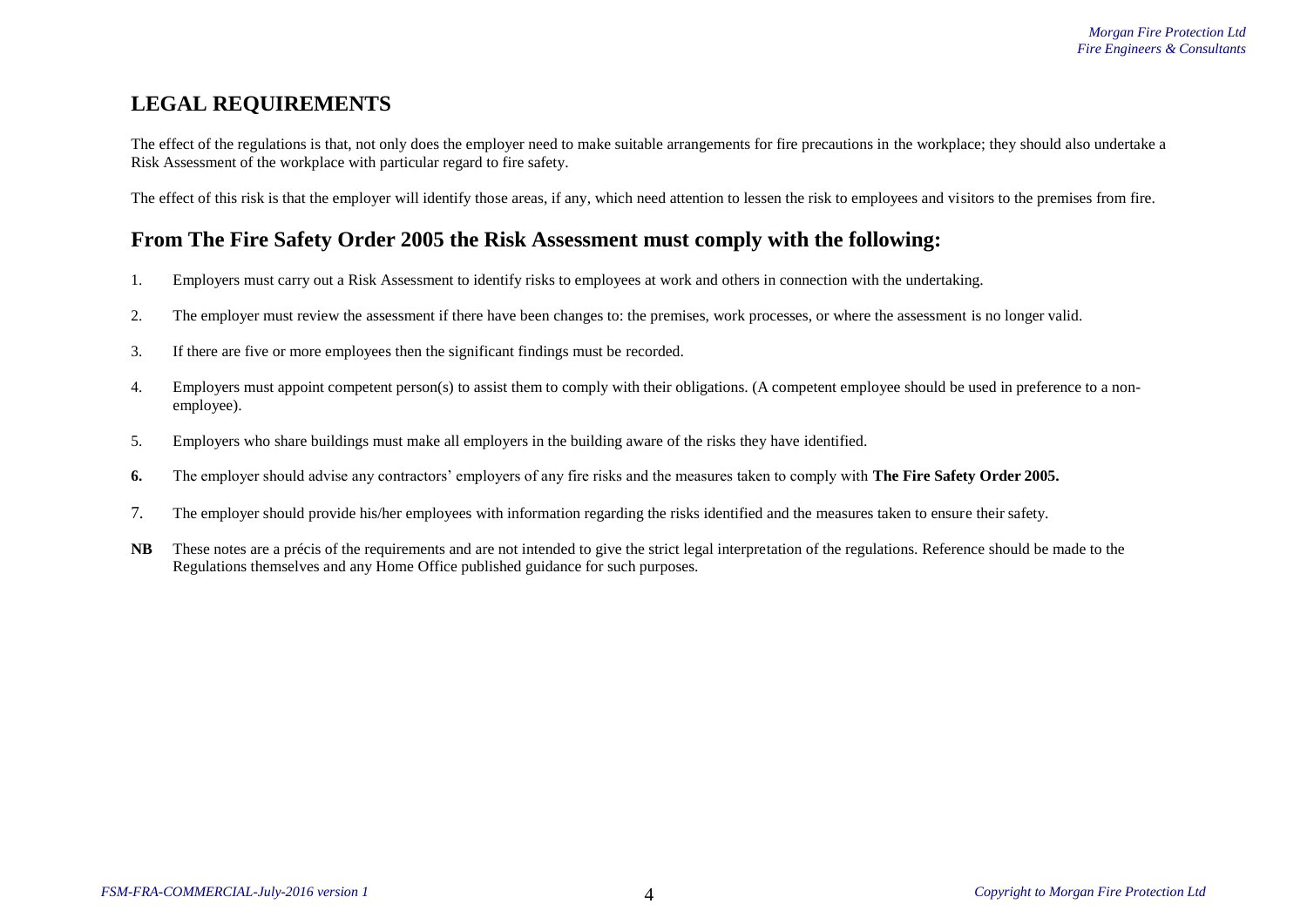Any of the following measures can be used to minimize or control hazards:

| <b>REMOVE:</b>          | If the item which is presenting the hazard is not required in the workplace, then remove it and there is no longer a hazard.                                                                                                                     |
|-------------------------|--------------------------------------------------------------------------------------------------------------------------------------------------------------------------------------------------------------------------------------------------|
| <b>MINIMISE:</b>        | If it is impractical to remove the item causing the hazard, can the amount be reduced so there is less hazard? e.g. keep the<br>minimum quantity of a flammable material in the workplace that is necessary to keep production going.            |
| <b>REPLACE:</b>         | Is there an alternative product to the item being used that would present less of a problem?                                                                                                                                                     |
| <b>SEPARATION:</b>      | Keep flammables away from ignition sources.                                                                                                                                                                                                      |
| <b>PROTECT:</b>         | Store flammables in a suitable container.                                                                                                                                                                                                        |
| <b>REPAIR/MAINTAIN:</b> | Keep equipment in good order by regular maintenance and repair when necessary, this not only avoids defective<br>equipment causing fires but also ensures that equipment is running correctly and not wasting money by ineffective<br>operation. |
| <b>HOUSEKEEPING:</b>    | Keep the workplace tidy, remove rubbish regularly and keep equipment clean to maintain efficiency.                                                                                                                                               |
| <b>SECURITY:</b>        | Prevent the opportunity for vandalism or arson.                                                                                                                                                                                                  |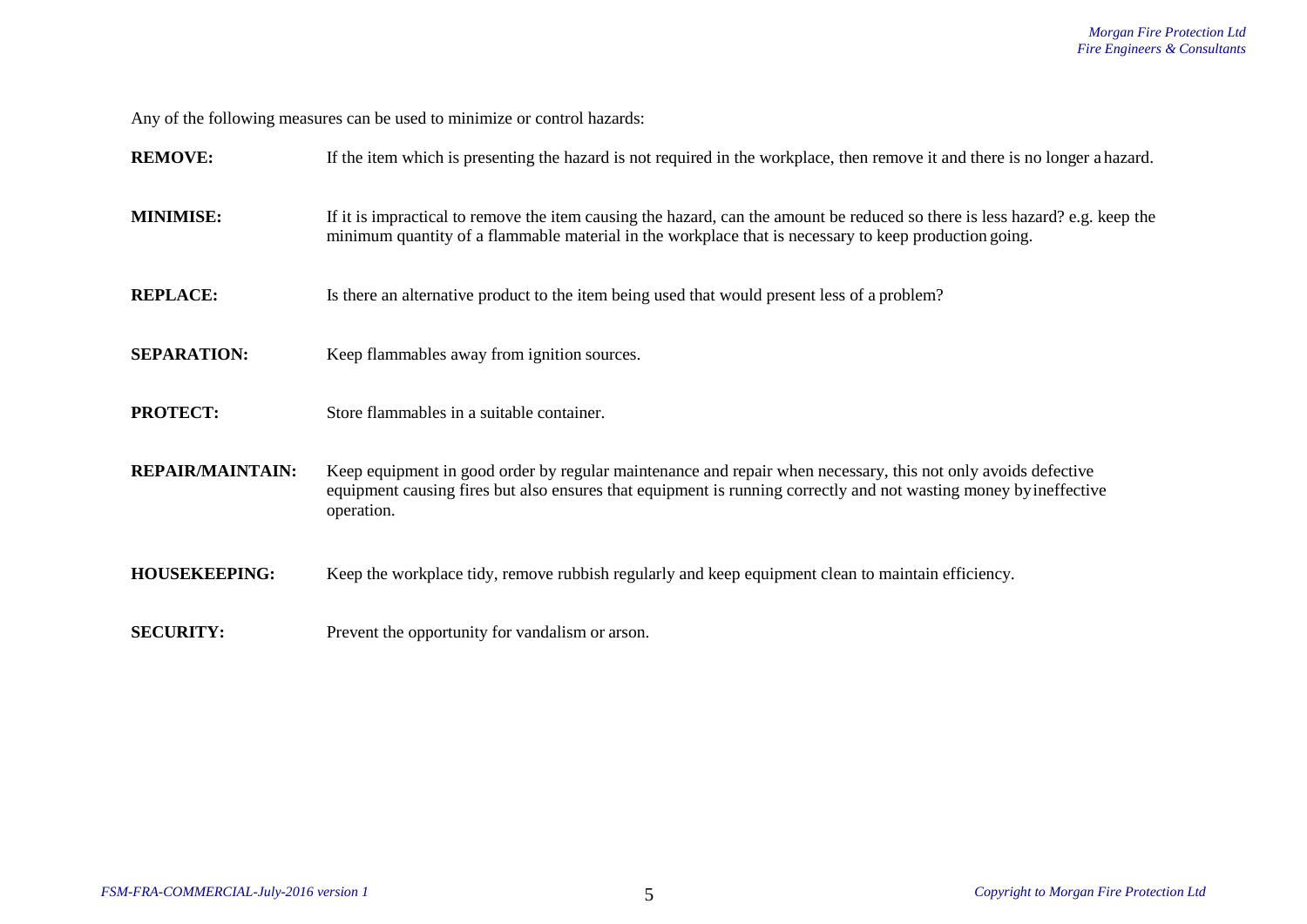## **GENERAL INFORMATION (This Document Must be Reviewed Periodically)**

| <b>Property Address</b>                                                                                    | West Runton, Cromer, Norfolk. NR27 9NQ.                                                                                                                                                                                                                                                                                                                                                                                                                                                                                                                                                                                                                                                                                                                                                     |                                     |                |                            |                |                                                    |
|------------------------------------------------------------------------------------------------------------|---------------------------------------------------------------------------------------------------------------------------------------------------------------------------------------------------------------------------------------------------------------------------------------------------------------------------------------------------------------------------------------------------------------------------------------------------------------------------------------------------------------------------------------------------------------------------------------------------------------------------------------------------------------------------------------------------------------------------------------------------------------------------------------------|-------------------------------------|----------------|----------------------------|----------------|----------------------------------------------------|
| Telephone No.                                                                                              | 01263 837324                                                                                                                                                                                                                                                                                                                                                                                                                                                                                                                                                                                                                                                                                                                                                                                |                                     |                |                            |                |                                                    |
| Name of Landlord/Owner/Managing Agent                                                                      | Unverified                                                                                                                                                                                                                                                                                                                                                                                                                                                                                                                                                                                                                                                                                                                                                                                  |                                     |                |                            |                |                                                    |
| Responsible Person<br>(see page 8) (CEO /MD etc)                                                           |                                                                                                                                                                                                                                                                                                                                                                                                                                                                                                                                                                                                                                                                                                                                                                                             | MR Fred de Falbe<br>Contact details |                |                            |                |                                                    |
| Details of Person interviewed                                                                              | <b>MRS Sandra Lubbock</b>                                                                                                                                                                                                                                                                                                                                                                                                                                                                                                                                                                                                                                                                                                                                                                   |                                     |                |                            |                |                                                    |
| Site Contact Telephone No.(s)                                                                              | 01263 837324                                                                                                                                                                                                                                                                                                                                                                                                                                                                                                                                                                                                                                                                                                                                                                                |                                     |                | Email (if known)           |                | sl@beestonhall.co.uk                               |
| What purpose is this Premises used for/as?                                                                 | <b>Boarding School</b>                                                                                                                                                                                                                                                                                                                                                                                                                                                                                                                                                                                                                                                                                                                                                                      |                                     |                |                            |                |                                                    |
| Area(s) of assessment and a brief description of<br>the Building Construction                              | All internal areas and external areas within close proximity to buildings.<br>The main building consists of two floors with a large attic loft area.<br>The ground floor consists of reception area, offices, kitchen, dining hall, laundry room, store rooms, toilets and service cupboards.<br>Through the link there is also a gym, games room, rest room, work room, server room and toilets.<br>The first floor consists of bedrooms and toilets.<br>The second floor consists of a large attic loft space with storage.<br>There are three internal staircases and 2 external staircases the premises has 11 Fire exits.<br>The music block consists of a single storey block with an entrance hallway, 10 music rooms, hall, office, kitchen and toilets.<br>There are 4 Fire Exits. |                                     |                |                            |                |                                                    |
| Has Fire Safety Solutions been applied (eg.<br>Sprinkler System, Smoke Vents,<br>Compartmention, AFD etc.) | AFD, Fire doors.                                                                                                                                                                                                                                                                                                                                                                                                                                                                                                                                                                                                                                                                                                                                                                            |                                     |                |                            |                |                                                    |
| Is the premises Building Regulation compliant -<br>or has BS 9999: 2008 applied.                           | Yes                                                                                                                                                                                                                                                                                                                                                                                                                                                                                                                                                                                                                                                                                                                                                                                         |                                     |                |                            |                |                                                    |
| Number of Floors                                                                                           | Main building 3<br>Music block 1                                                                                                                                                                                                                                                                                                                                                                                                                                                                                                                                                                                                                                                                                                                                                            | <b>Internal Staircases</b>          | $\mathfrak{Z}$ | <b>External Staircases</b> | $\overline{2}$ |                                                    |
| Fire-Fighting shafts                                                                                       | N/A                                                                                                                                                                                                                                                                                                                                                                                                                                                                                                                                                                                                                                                                                                                                                                                         |                                     |                |                            |                |                                                    |
| Number of occupants - Day                                                                                  | Up to $200$                                                                                                                                                                                                                                                                                                                                                                                                                                                                                                                                                                                                                                                                                                                                                                                 | Number of occupants -<br>Night      | 70             | <b>Relevant Persons</b>    |                | Staff, pupils, cleaners, contractors and visitors. |
| Security (Guard, CCTV etc.)                                                                                | CCTV external to the buildings.                                                                                                                                                                                                                                                                                                                                                                                                                                                                                                                                                                                                                                                                                                                                                             |                                     |                |                            |                |                                                    |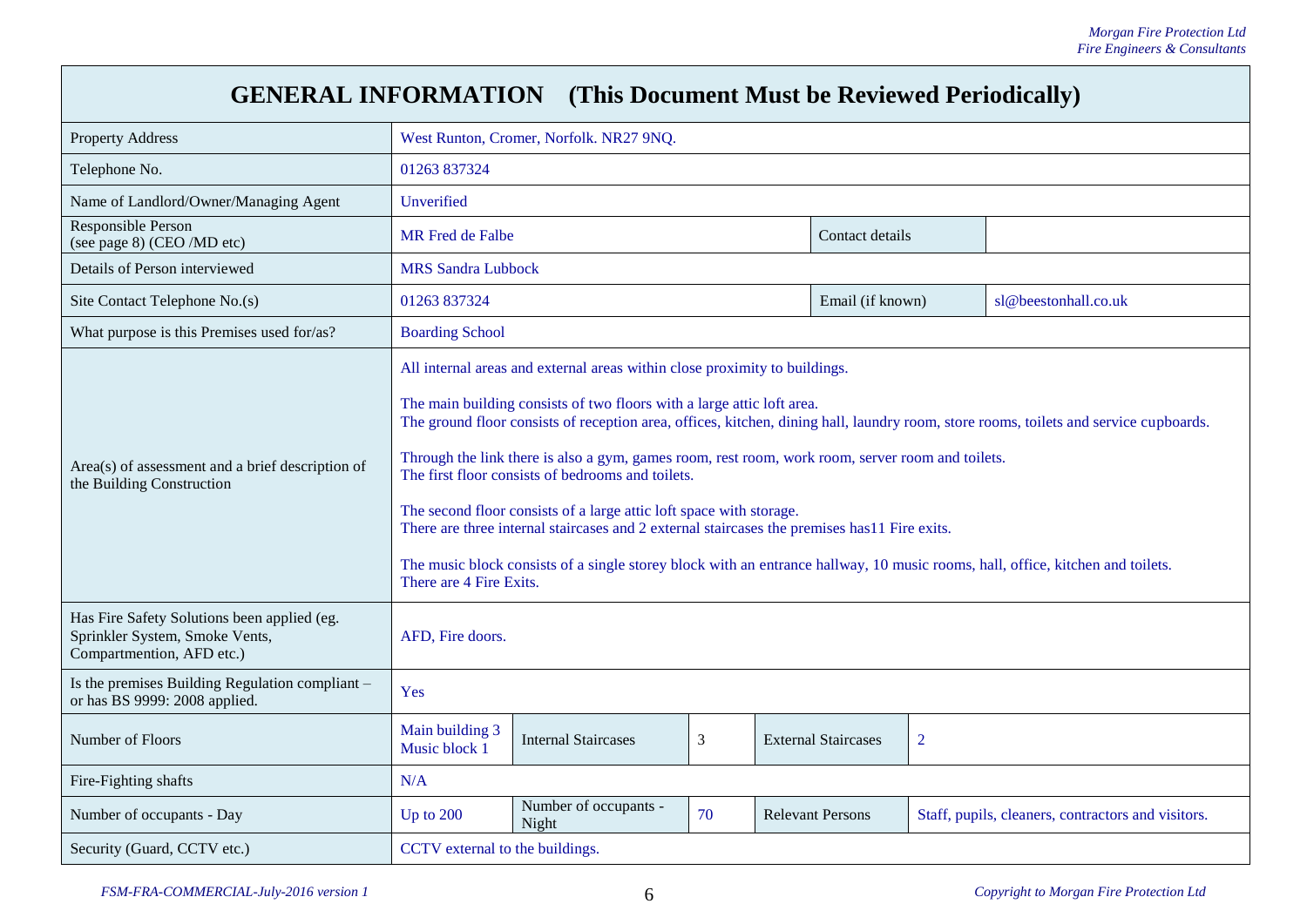*Morgan Fire Protection Ltd Fire Engineers & Consultants*

| External areas included in this assessment                                |                                   | Close proximity to both buildings.      |  |                                                                                                                                |  |
|---------------------------------------------------------------------------|-----------------------------------|-----------------------------------------|--|--------------------------------------------------------------------------------------------------------------------------------|--|
| Risk to/from Adjoining/Adjacent property                                  |                                   | All other school buildings on the site. |  |                                                                                                                                |  |
| Are there any on-site specific hazards? E.g.<br>D.S.E.A.R, chemicals etc. | External<br>Gas storage<br>tanks. | Assessor                                |  | This Fire Risk Assessment has been carried out by:<br><b>Peter Thompson</b><br>for and on behalf of Morgan Fire Protection Ltd |  |
| <b>Responsible Person:</b>                                                | Please sign here:                 |                                         |  | Date:                                                                                                                          |  |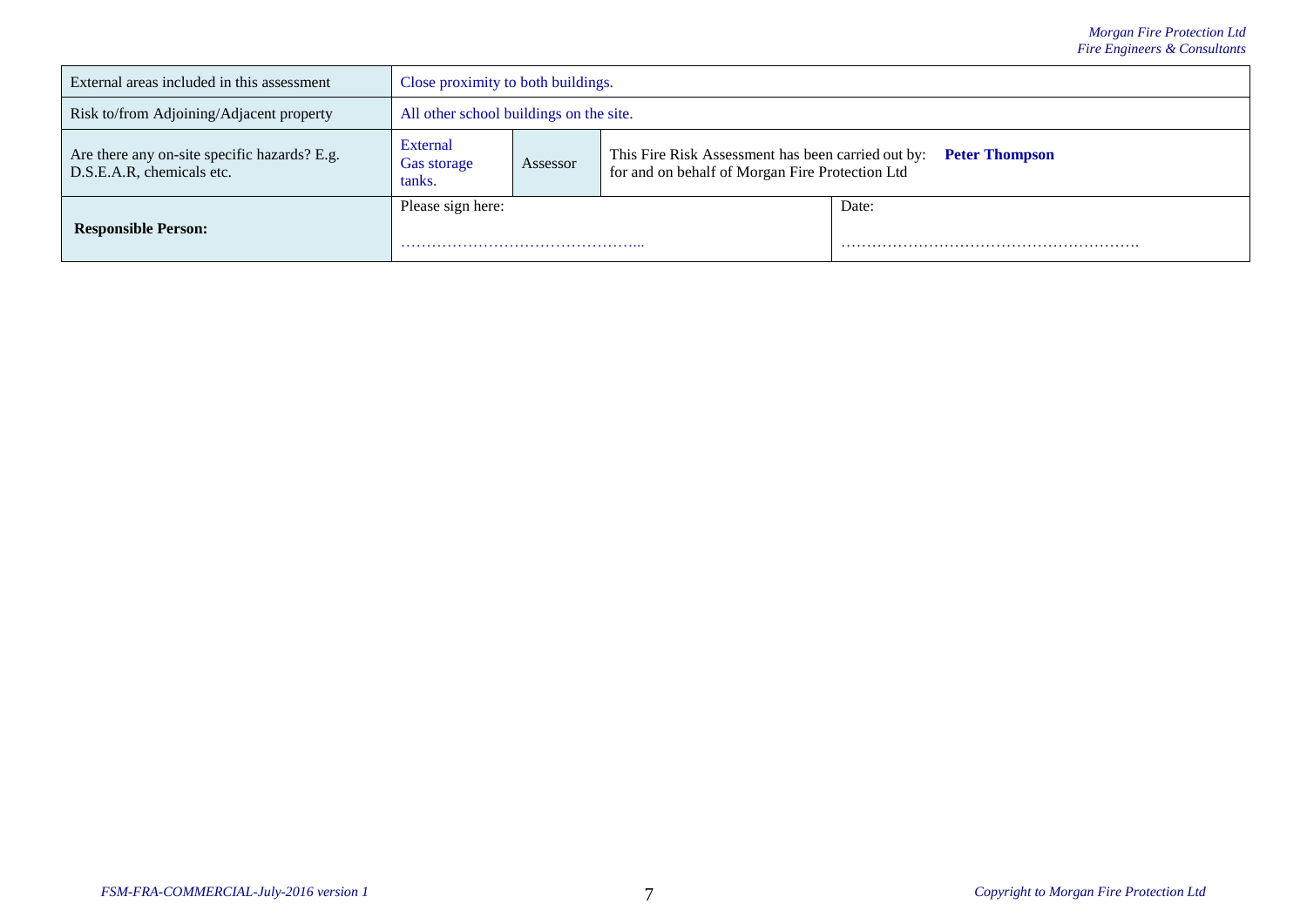### **Meaning of 'Responsible Person':**

- a. In relation to a workplace, the employer, if the workplace is to any extent under his control;
- b. In relation to any premises not falling within paragraph (c) below.
- c. The person who has control of the premises (as occupier or otherwise) in connection with the carrying on by him of a trade, business or other undertaking (for profit or not); or
- d. The owner, where the person in control of the premises does not have control in connection with the carrying on by that person of a trade, business or other undertaking.

### **Meaning of 'Relevant persons':**

- a. Any person (including the Responsible Person (see above) who is or may be lawfully on the premises; and
- b. Any person in the immediate vicinity of the premises who is at risk from a fire on the premises.

### <span id="page-8-0"></span>**Risk Assessment:**

The 'Responsible Person (see above)' must make a suitable and sufficient assessment of the risks to which relevant persons are exposed for the purpose of identifying the general fire precautions he needs to take to comply with the requirements and prohibitions imposed on him by or under this order. The 'Responsible Person' must record the information if he employs five or more employees; a licence under an enactment is in force in relation to the premises, or an alterations notice is in force on the premises.

The actual Risk Assessment for the premises is shown in Appendix A.

Appendix B & C shows the Risk Level Matrix and Property/Premises ratings.

Appendix D - Fire Instruction, Drills and suggested Emergency Plan.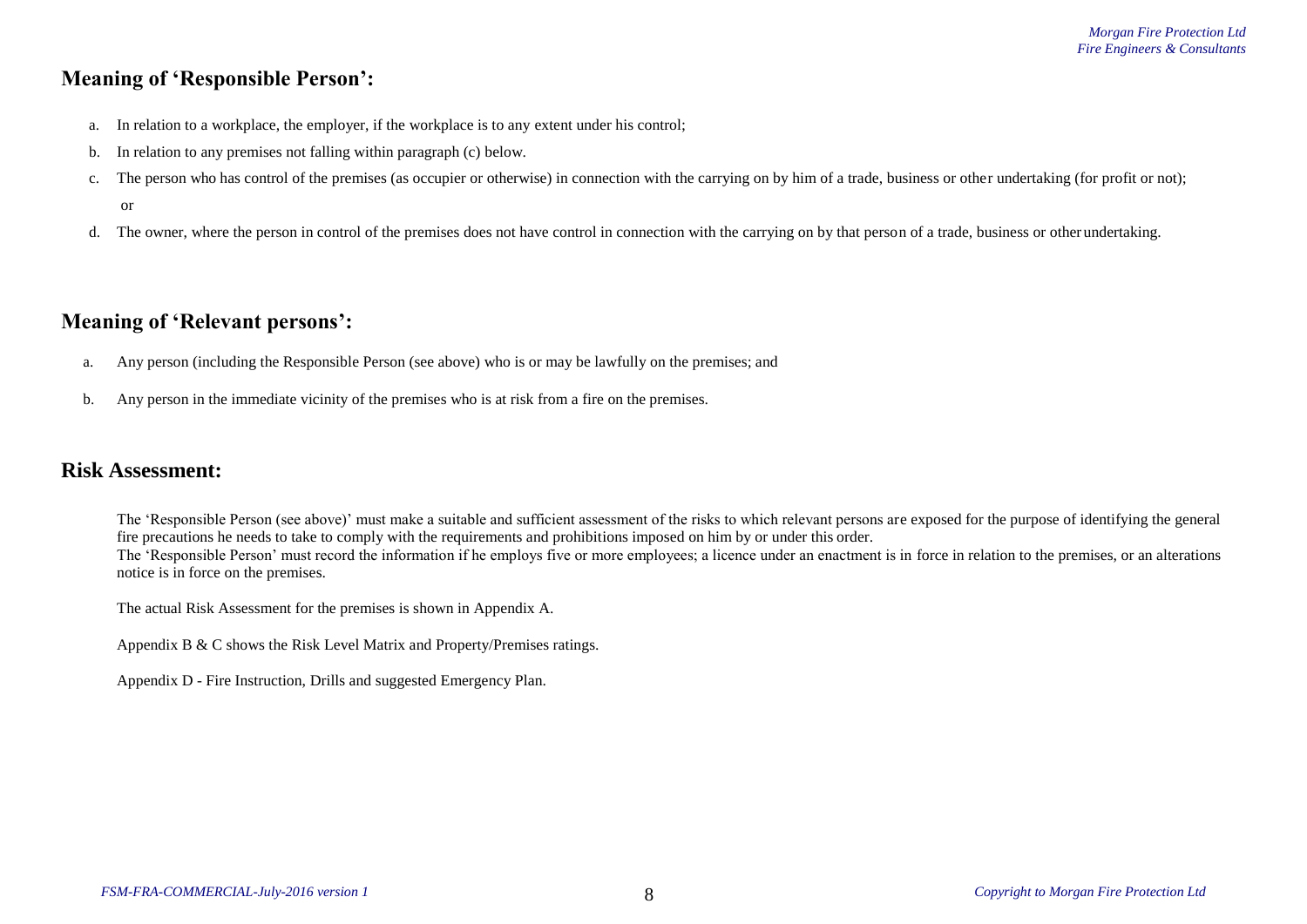### **The Fire Safety Order 2005**

### **Meaning of 'General Fire Precautions':**

- 1. General fire precautions" in relation to premises means:
	- a. Measures to reduce the risk of fire on the premises and the risk of the spread of fire on the premises;
	- b. Measures in relation to the means of escape from the premises;
	- c. Measures for securing that, at all material times, the means of escape can be safely and effectively used;
	- d. Measures in relation to the means for fighting fires on the premises;
	- e. Measures in relation to the means for detecting fire on the premises and giving warning in case of fire on the premises; and
	- f. Measures in relation to the arrangements for action to be taken in the event of fire on the premises, including:
		- i. Measures relating to the instruction and training of employees; and
		- ii. Measures to mitigate the effects of the fire.
- 2. The precautions referred to in Paragraph (1.) do not include special, technical or organizational measures required to be taken or observed in any workplace in connection with the carrying on of any work process, where those measures:
	- a. Are designed to prevent or reduce the likelihood of fire arising from such a work process or reduce its intensity; and
	- b. Are required to be taken or observed to ensure compliance with any requirement of the relevant statutory provisions within the meaning given by section 53(1) of the Health and Safety at Work etc 1974(**[1](http://www.legislation.gov.uk/uksi/2005/1541/article/4/made#f00012)**).
- 3. In paragraph (2) "work process" means all aspects of work involving, or in connection with:
	- a. The use of plant or machinery; or
	- b. The use or storage of any dangerous substance.

### **Duty to take general fire precautions:**

The 'Responsible Person (see page 8)' must:

- a. Take such general fire precautions as will ensure, so far as is reasonably practicable, the safety of any of his employees; and
- b. In relation to relevant persons who are not his employees, take such general fire precautions as may reasonably be required in the circumstances of the case to ensure that the premises are safe.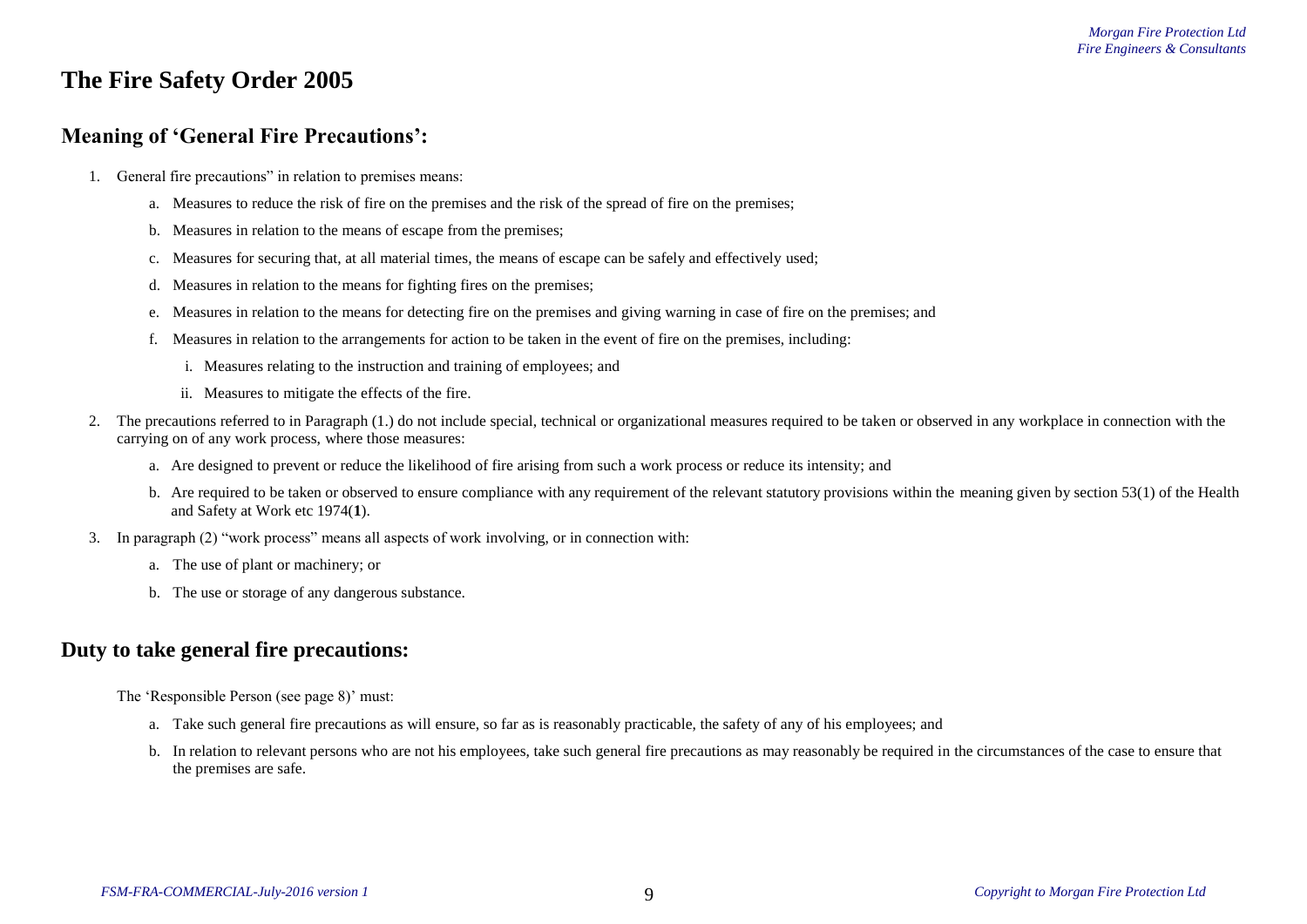### **1. Hazard Identification and Reduction**

### **1.1 Ignition Sources**

The following questions are designed to alert you to possible ignition sources in the workplace. There may be others specific to your undertaking. Be open-minded and consider all eventualities.

| <b>REF</b> | <b>HAZARD</b>                                                                                | YES/NO/<br><b>UNKNOWN/</b><br>N/A | <b>SIGNIFICANT FINDINGS AND PROPOSED ACTION</b><br><b>TO ELIMINATE</b><br>OR REDUCE THE HAZARD                                                                                                                                                                                                                                                                                                                                                                                                                                                                                              | <b>RISK</b>                               | <b>DATE</b><br><b>ACTIONED</b> |
|------------|----------------------------------------------------------------------------------------------|-----------------------------------|---------------------------------------------------------------------------------------------------------------------------------------------------------------------------------------------------------------------------------------------------------------------------------------------------------------------------------------------------------------------------------------------------------------------------------------------------------------------------------------------------------------------------------------------------------------------------------------------|-------------------------------------------|--------------------------------|
| 1.1.1      | Is smoking permitted and<br>is adequate signage<br>displayed?                                | NO                                | There is No smoking permitted on the site.<br>However, there are no 'No- Smoking' signs displayed.<br>All staff are aware this is a no smoking site nd a provision is provided outside the main<br>site wall for those wishing to smoke. All visitors to the site are reminded of our policy                                                                                                                                                                                                                                                                                                | <b>LOW</b><br><b>MEDIUM</b><br><b>LOW</b> |                                |
| 1.1.2      | Does work involve a<br>source of heat? E.g.<br>welding or cooking?                           | <b>YES</b>                        | There is a main kitchen on site.<br>Responsible Person to ensure all staff are made fully aware of all shutdown procedures.                                                                                                                                                                                                                                                                                                                                                                                                                                                                 | <b>LOW</b>                                |                                |
| 1.1.3      | Are light bulbs or fittings<br>too near combustible<br>materials?                            | NO                                | Recommend this is monitored and reviewed.                                                                                                                                                                                                                                                                                                                                                                                                                                                                                                                                                   | <b>LOW</b>                                |                                |
| 1.1.4      | Is electrical equipment in<br>a satisfactory condition,<br>PAT tested and used<br>correctly? | NO                                | Latest PAT testing seen was carried out 7 <sup>th</sup> July 2016.<br>It is recommended that PAT testing is carried out by a suitably qualified engineer and<br>certificates issued.<br>This is carried out on an annual basis by a suitably qualified contractor and records are<br>maintained<br>Responsible Person to ensure this is on-going.<br>Care should also be taken to ensure that multi-sockets are not overloaded and are<br>periodically inspected and tested. If necessary and to prevent overloading, additional<br>fixed wall mounted electric sockets should be provided. | <b>MEDIUM</b><br><b>LOW</b>               | <b>ONGOING</b>                 |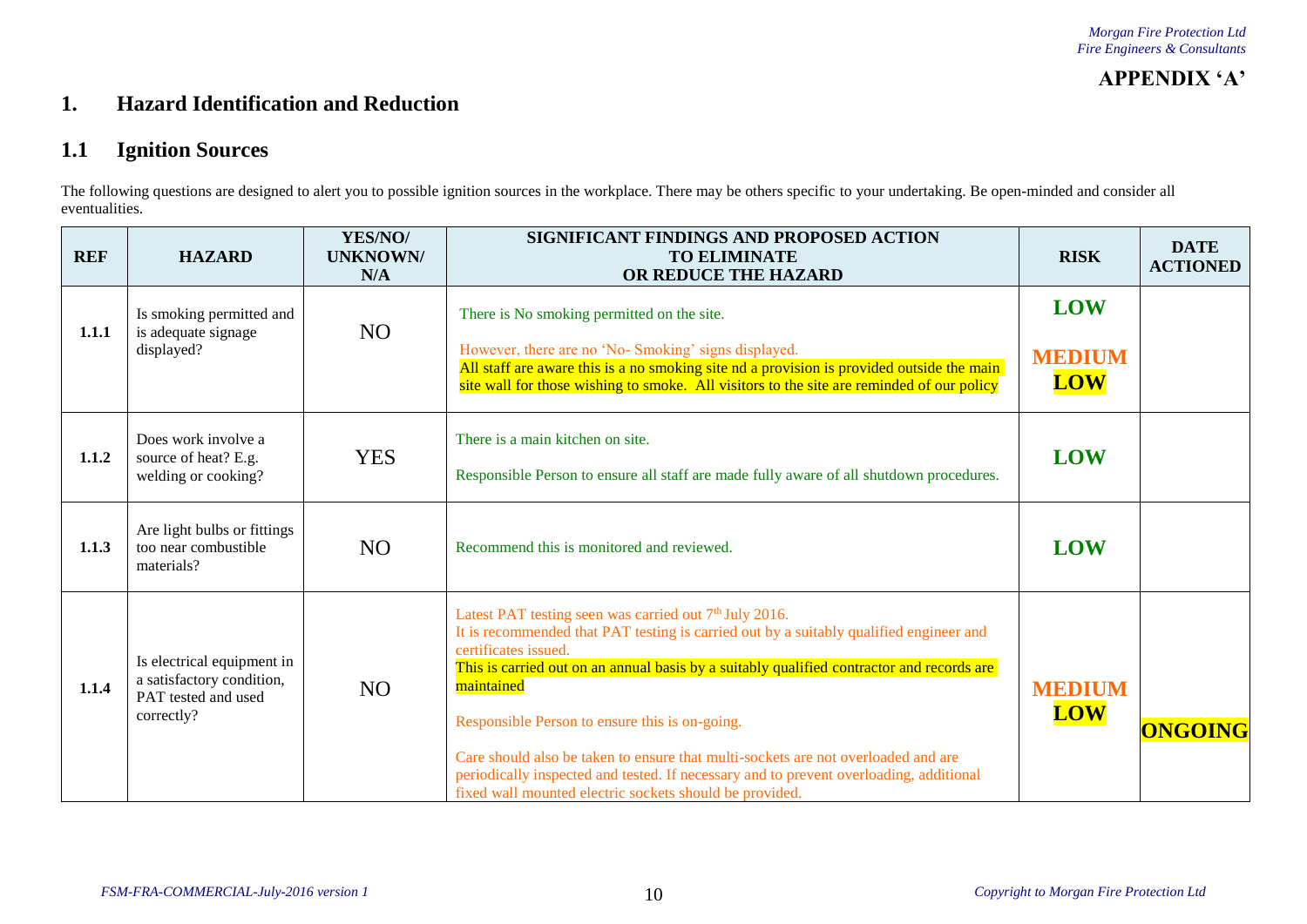### **1.1 Ignition Sources cont …**

| <b>REF</b> | <b>HAZARD</b>                                                                                                                                                                         | YES/NO/<br><b>UNKNOWN/</b><br>N/A | SIGNIFICANT FINDINGS AND PROPOSED ACTION<br><b>TO ELIMINATE</b><br>OR REDUCE THE HAZARD                                                                                                                                                                                                                                                                                                                                                                                                                                                                          | <b>RISK</b> | <b>DATE</b><br><b>ACTIONED</b> |
|------------|---------------------------------------------------------------------------------------------------------------------------------------------------------------------------------------|-----------------------------------|------------------------------------------------------------------------------------------------------------------------------------------------------------------------------------------------------------------------------------------------------------------------------------------------------------------------------------------------------------------------------------------------------------------------------------------------------------------------------------------------------------------------------------------------------------------|-------------|--------------------------------|
| 1.1.5      | Is there a current Fixed<br>Wiring Test (FWT)<br>certificate for the<br>electrical installation?                                                                                      | <b>YES</b>                        | Latest fixed wiring certificate seen was dated 12 <sup>th</sup> September 2016.<br>Responsible Person to ensure this is carried out every five years by a suitably qualified<br>Engineer and certificates issued.                                                                                                                                                                                                                                                                                                                                                | <b>LOW</b>  |                                |
| 1.1.6      | Is there a current Fixed<br>Appliance Test (FAT)<br>i.e. fixed wall heaters,<br>air-con- units, water<br>heaters etc                                                                  | <b>YES</b>                        | The catering ovens service certificates seen dated 31 <sup>st</sup> March 2017.                                                                                                                                                                                                                                                                                                                                                                                                                                                                                  | LOW         |                                |
| 1.1.7      | Is there a gas installation<br>in this property and if so,<br>is the installation in a<br>satisfactory condition<br>and maintained and is<br>there a valid 'Gas Safe'<br>certificate? | <b>YES</b>                        | The last recorded service certificate seen was dated 13 <sup>th</sup> July 2017<br>The oil-fired boiler latest service certificate was dated 12 <sup>th</sup> July 2017                                                                                                                                                                                                                                                                                                                                                                                          | LOW         |                                |
| 1.1.8      | Are portable / radiant<br>heaters used?                                                                                                                                               | N <sub>O</sub>                    | None seen at time of this FRA.<br>1. As a general rule, oil filled electric radiators should be preferred to radiant<br>heaters because they present a lower risk of fire and injury.<br>2. All heaters should be kept well clear of combustible materials and where they<br>do not cause an obstruction.                                                                                                                                                                                                                                                        | <b>LOW</b>  |                                |
| 1.1.9      | Are lightning conductors<br>provided?                                                                                                                                                 | <b>UNKNOWN</b>                    | It is recommended that an inspection be carried out to determine the existence of<br>lightning protection on the premises. If it is found that lightning protection has been<br>installed it should comply with the Electricity at Work Regulations 1989 which states<br>that lightning protection systems should be tested in accordance with the relevant British<br>Standard (which will be either BS 6651:1999 or BS EN 62305:2006, depending upon<br>when the system was installed) at maximum intervals of twelve months. All records are<br>kept on site. | <b>LOW</b>  |                                |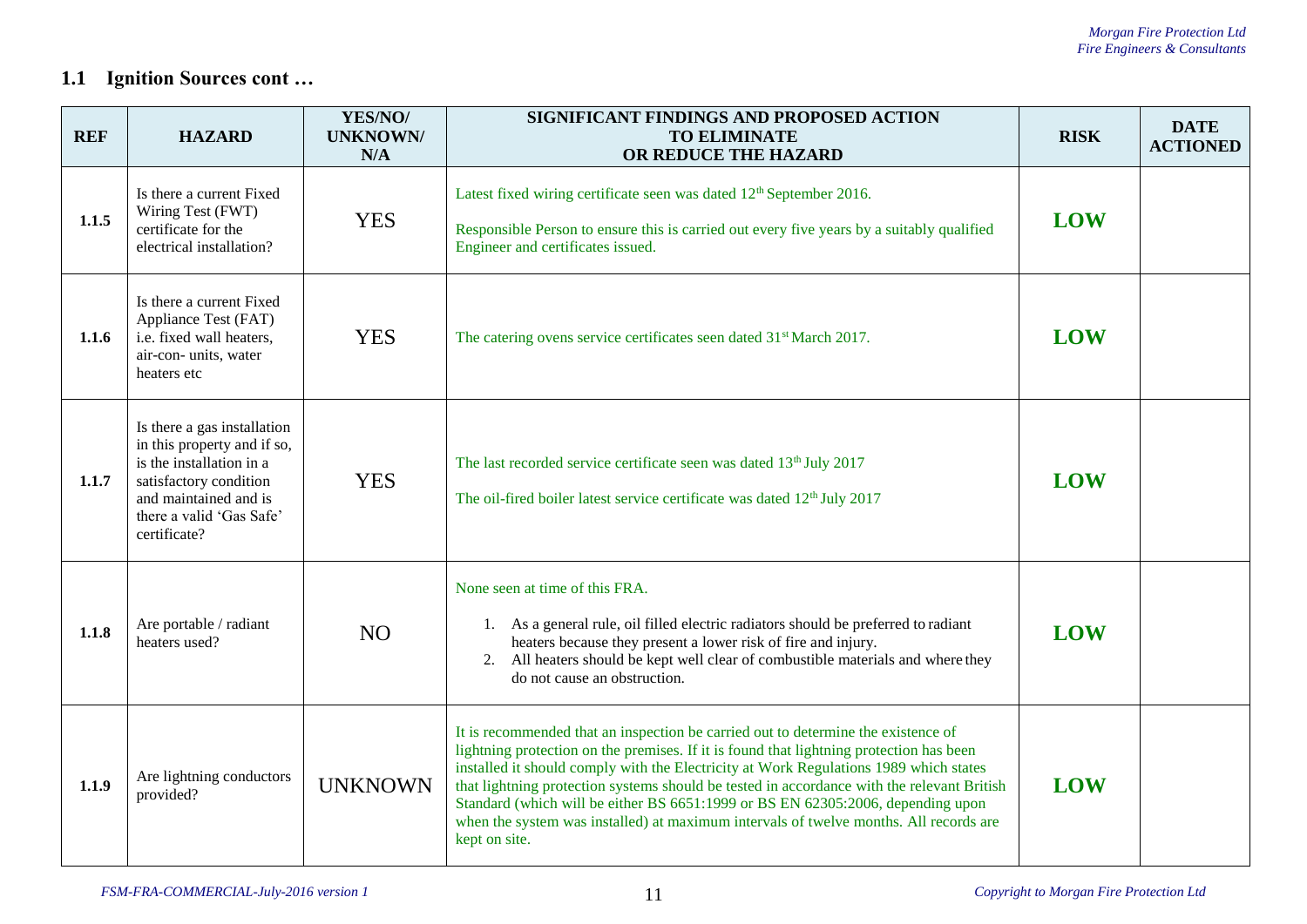### **1.1 Ignition Sources cont …**

| <b>REF</b> | <b>HAZARD</b>                            | YES/NO/<br><b>UNKNOWN/</b><br>N/A | SIGNIFICANT FINDINGS AND PROPOSED ACTION<br><b>TO ELIMINATE</b><br>OR REDUCE THE HAZARD                                                                                                                                                                                                                   | <b>RISK</b>               | <b>DATE</b><br><b>ACTIONED</b> |
|------------|------------------------------------------|-----------------------------------|-----------------------------------------------------------------------------------------------------------------------------------------------------------------------------------------------------------------------------------------------------------------------------------------------------------|---------------------------|--------------------------------|
| 1.1.10     | Is there a potential for<br>Arson?       | <b>YES</b>                        | There is always a potential for Arson.<br>Make sure that you regularly remove all combustible rubbish and do not let it<br>build up.<br>Do not place waste bins adjacent to any building glazing.<br>2.<br>All staff should be vigilant at all times to prevent any potential arson attacks.              | <b>LOW</b>                |                                |
| 1.1.11     | Are there any other<br>ignition sources? | <b>YES</b>                        | Domestic cleaning products and combustible materials stored in service cupboards.<br>These have been removed<br>It was noted that combustible materials were stored next to server room equipment.<br>Also in mains, electrical intake cupboards.<br>These must be removed and stored in a safe location. | <b>LOW</b><br><b>HIGH</b> | <b>SEPT 17</b>                 |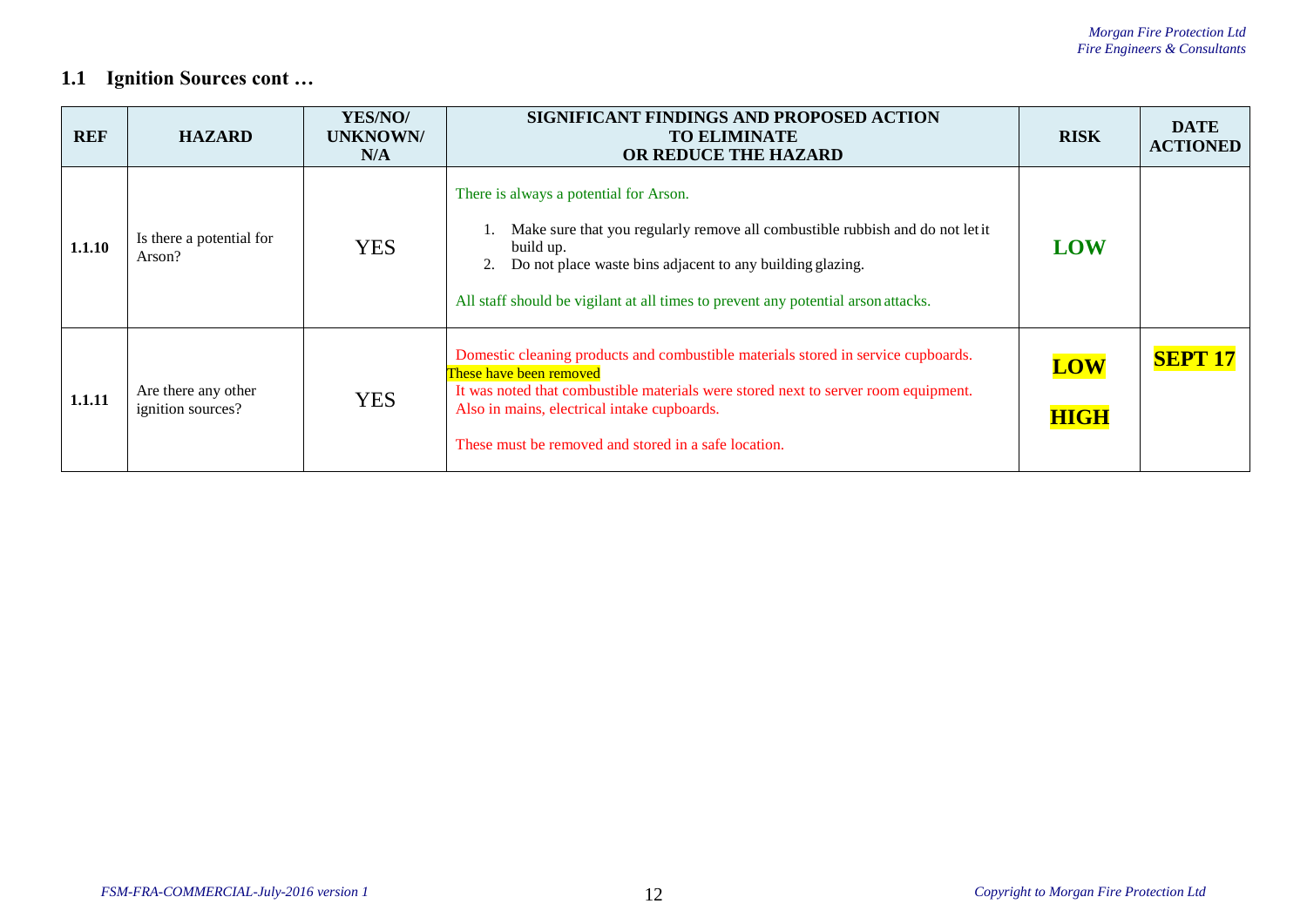### **1.2 Combustible Materials**

| <b>REF</b> | <b>HAZARD</b>                                                                      | YES/NO/<br><b>UNKNOWN/</b><br>N/A | SIGNIFICANT FINDINGS AND PROPOSED ACTION<br><b>TO ELIMINATE</b><br>OR REDUCE THE HAZARD                                                                                                                                                                                                                                                                                                                                                                                                                                                                                                                                      | <b>RISK</b>               | <b>DATE</b><br><b>ACTIONED</b> |
|------------|------------------------------------------------------------------------------------|-----------------------------------|------------------------------------------------------------------------------------------------------------------------------------------------------------------------------------------------------------------------------------------------------------------------------------------------------------------------------------------------------------------------------------------------------------------------------------------------------------------------------------------------------------------------------------------------------------------------------------------------------------------------------|---------------------------|--------------------------------|
| 1.2.1      | Are combustible items<br>stored in a safe location<br>and managed?                 | NO                                | Domestic cleaning products and combustible materials stored in boiler cupboards.<br>Please see above note, these have been removed where possible<br>Also, it was noted that combustible materials were stored next to server room equipment.<br>It was also noted that combustible materials were stored directly next to the mains<br>electrical intake.<br>These must be removed and stored in a safe location. (See photos.)<br>It is recommended that the Responsible Person ensures that a procedure is implemented<br>and is constantly monitored and reviewed.                                                       | <b>LOW</b><br><b>HIGH</b> | <b>SEPT 17</b>                 |
| 1.2.2      | Do walls / ceilings have<br>combustible coverings?<br>E.g.<br>Decorations/displays | <b>YES</b>                        | Due to the nature of the property, it was noted that large areas of wall space were used to<br>hang paintings, pictures and friezes on Fire Escape routes.<br>It is important that the Responsible Person is made aware that this could cause rapid Fire<br>spread and smoke on the Escape routes if a Fire did ensue.<br>It is therefore recommended that these are removed from all Fire Escape routes or reduce<br>the hazard by covering all combustible displays with transparent fire-retardant sheeting.<br>As this is a working school and displays ae changed on a frequent basis this is<br>considered impractical | <b>HIGH</b>               |                                |
| 1.2.3      | Are flammable<br>substances used or stored<br>in the workplace?                    | <b>YES</b>                        | There are small quantities of cleaning products stored in cleaner's cupboards.                                                                                                                                                                                                                                                                                                                                                                                                                                                                                                                                               | <b>LOW</b>                |                                |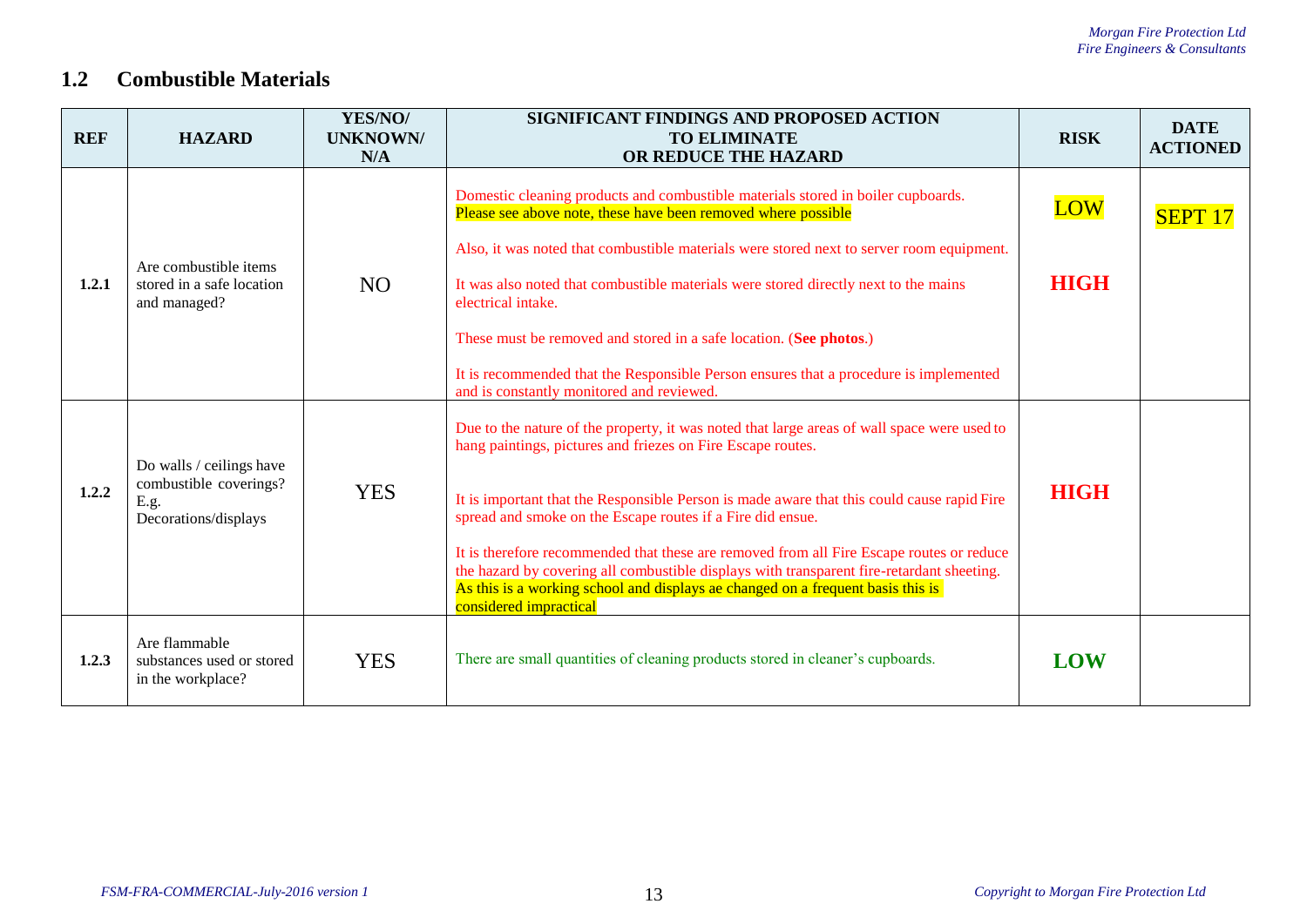### **1.3 People at Risk**

| <b>REF</b> | <b>HAZARD</b>                                                                         | YES/NO/<br><b>UNKNOWN/</b><br>N/A | <b>SIGNIFICANT FINDINGS AND PROPOSED ACTION</b><br><b>TO ELIMINATE</b><br>OR REDUCE THE HAZARD                                                                                                                                                                   | <b>RISK</b>   | <b>DATE</b><br><b>ACTIONED</b> |
|------------|---------------------------------------------------------------------------------------|-----------------------------------|------------------------------------------------------------------------------------------------------------------------------------------------------------------------------------------------------------------------------------------------------------------|---------------|--------------------------------|
| 1.3.1      | Do employees work in<br>areas of high risk?                                           | N <sub>O</sub>                    | Responsible Person to monitor and review if the risk level changes.                                                                                                                                                                                              | <b>LOW</b>    |                                |
|            |                                                                                       |                                   | A BS 5839 Part 1 2013 Fire alarm has been installed throughout the main building.<br>However, no AFD was seen in the gym or stage area. Due to the combustibles stored,<br>it is recommended that AFD is installed in this area linked to the Fire alarm system. |               |                                |
|            |                                                                                       | Can all employees react<br>YES/NO | It was noted that the music block only had a stand- alone AFD installed. A Fire<br>procedure has been implemented to alert the other buildings if the music block is<br>occupied.                                                                                |               |                                |
| 1.3.2      | quickly to a fire or an<br>alarm?                                                     |                                   | However, if the music block was empty and a Fire started at night for example, it is quite<br>possible that none of the other buildings would be alerted by any alarm system.                                                                                    | <b>HIGH</b>   |                                |
|            |                                                                                       |                                   | It is therefore recommended that a suitable procedure is implemented that all buildings<br>are alerted in the event of a Fire if this is the case.                                                                                                               | <b>MEDIUM</b> | <b>SEPT 17</b>                 |
|            |                                                                                       |                                   | This has been reviewed and considered impractical. Suitable measure are in place<br>during the day, and the site is occupied at night, therefore the school has assessed the<br>risk and considered it acceptable.                                               |               |                                |
|            |                                                                                       |                                   | The Responsible Person should ensure the audibility level of any such Fire alarm that is<br>installed complies to the criteria laid down in BS5839 -1 2013.                                                                                                      |               |                                |
| 1.3.3      | Do employees work<br>alone or in remote areas?                                        |                                   | It was noted at time of this FRA that lone working could occur.<br>It is recommended that a lone working policy should be introduced.                                                                                                                            | <b>LOW</b>    |                                |
|            |                                                                                       | N <sub>O</sub>                    | For guidance on this matter see: www.hse.gov.uk/pubns/indg73.pdf<br>Responsible Person to ensure this document is read and understood by all lone workers.                                                                                                       |               |                                |
| 1.3.4      | Can large numbers of<br>people who are<br>unfamiliar with the<br>premises be present? | NO                                | There may be visitors or contractors within the buildings at any time.<br>It is recommended that all persons entering any school buildings are made fully aware of<br>the Fire procedures.                                                                       | <b>LOW</b>    |                                |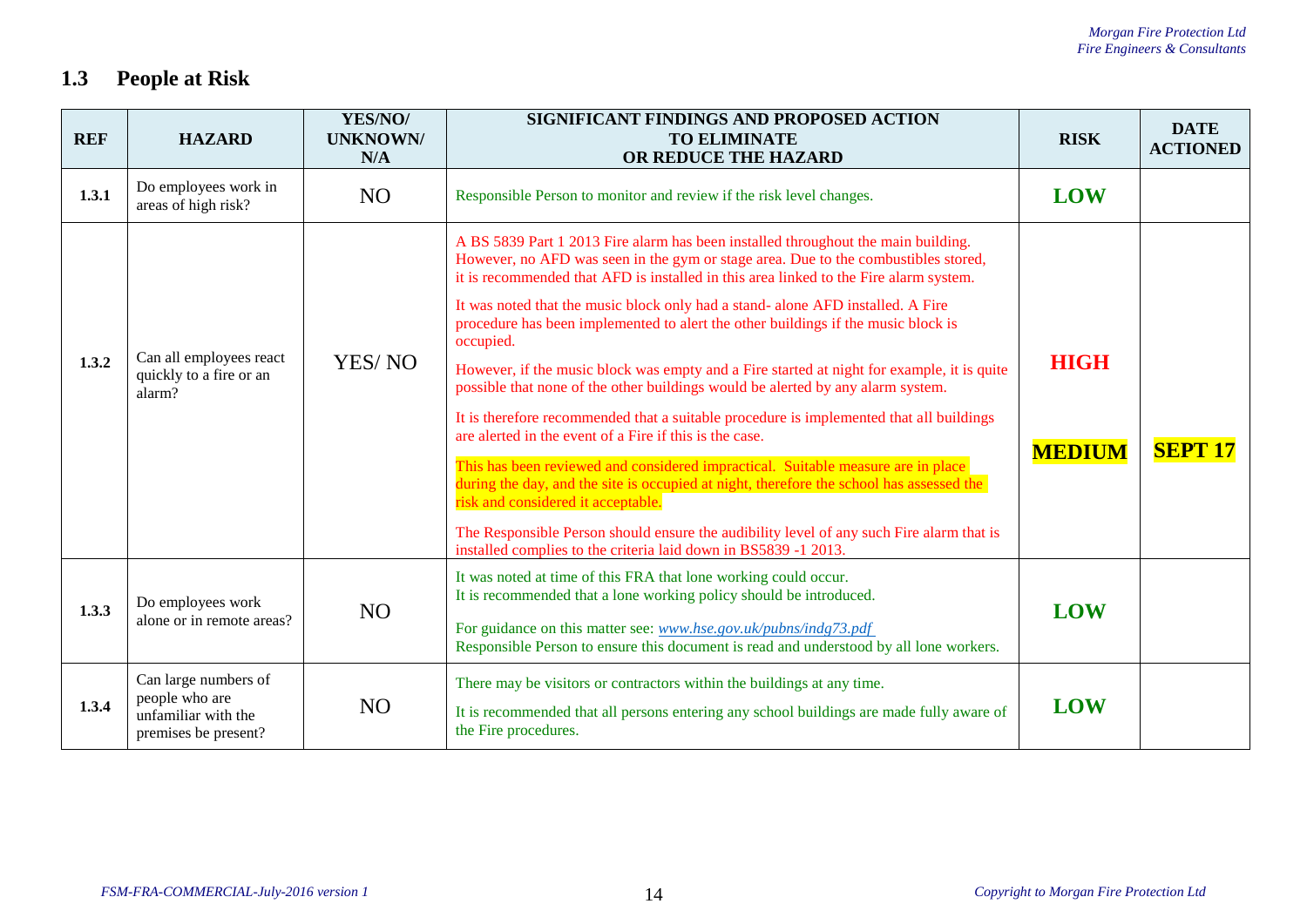#### *Morgan Fire Protection Ltd Fire Engineers & Consultants*

|       | Are adequate Escape                        |            | Verbal assurance was given, however, no documentation for the Personal Emergency<br>Evacuation Plan was seen at time of this FRA.                                               |               |                |
|-------|--------------------------------------------|------------|---------------------------------------------------------------------------------------------------------------------------------------------------------------------------------|---------------|----------------|
| 1.3.5 | provisions made for<br>people with special | <b>YES</b> | There is currently nobody onsite on a regular basis who requires a personal<br>emergency evacuation plan (PEEP) if this becomes necessary they will be prepared                 | <b>MEDIUM</b> |                |
|       | needs?<br><b>Equalities Act [2010]</b>     |            | If physically challenged people are going to be in your premises, then you must also<br>provide a safe means for them to leave if there is a fire. You and your staff should be |               |                |
|       |                                            |            | aware that persons with special needs may not react, or can react differently to a fire<br>warning or small fire.                                                               | <b>LOW</b>    |                |
|       |                                            |            | All pupils taker part in regular fire drills and are aware of what to do in the event of a<br>fire                                                                              |               | <b>ONGOING</b> |
|       |                                            |            | This should be reflected in the Fire Emergency Evacuation Plan for the premises.<br>(PEEPS) Personal Emergency Evacuation Plan.                                                 |               |                |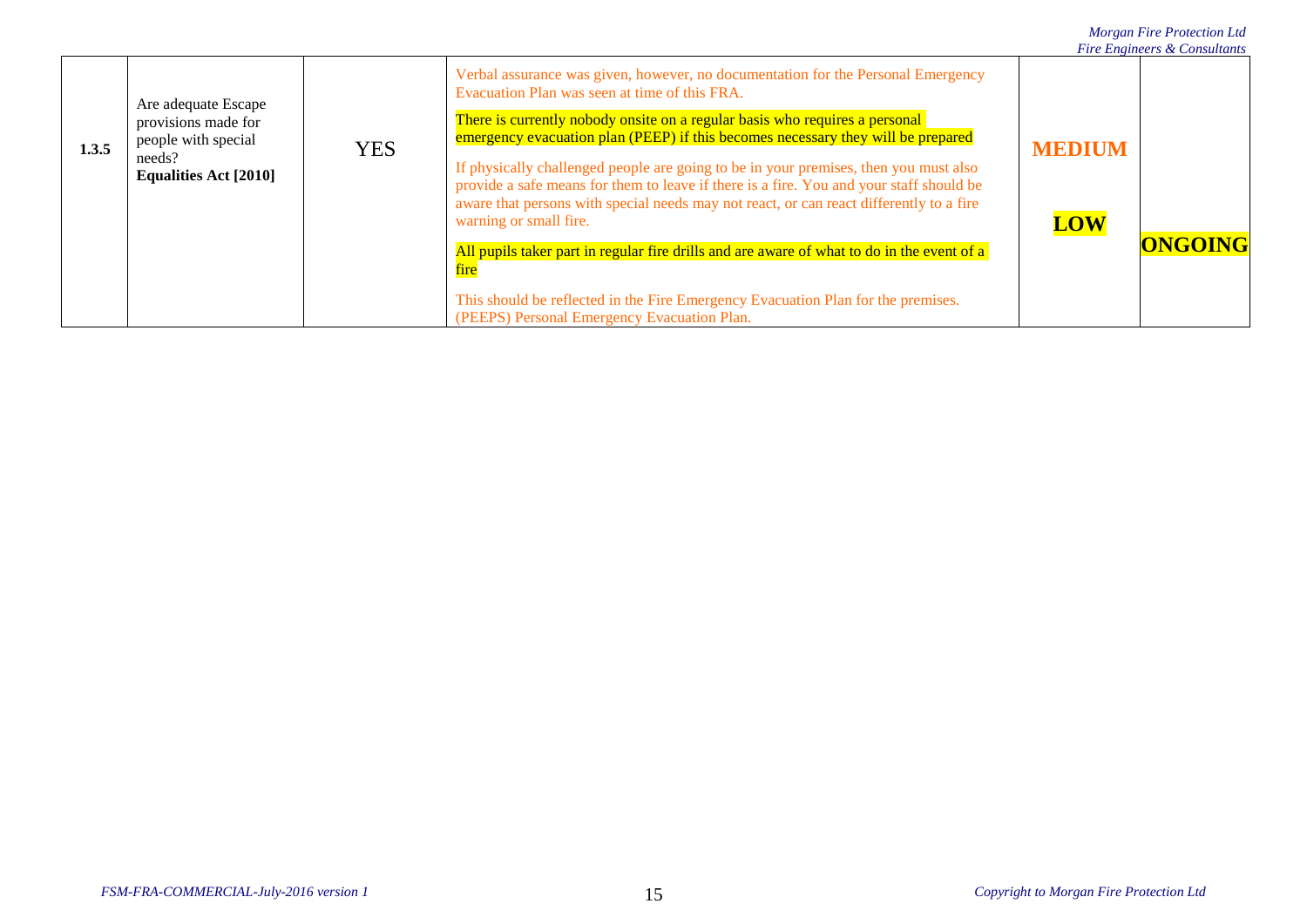### **1.4 Resisting the spread of Fire and Smoke**

Look at the actual building and consider if the spread of fire and smoke will affect the way a fire develops and how people can react to it.

| <b>REF</b> | <b>HAZARD</b>                                                                                                                                       | YES/NO/<br><b>UNKNOWN/</b><br>N/A | SIGNIFICANT FINDINGS AND PROPOSED ACTION<br><b>TO ELIMINATE</b><br>OR REDUCE THE HAZARD                                                                                                                                                                                                                                                                                                                                                                                                                                                                                                                                                                                                                                      | <b>RISK</b>                  | <b>DATE</b><br><b>ACTIONED</b>                 |
|------------|-----------------------------------------------------------------------------------------------------------------------------------------------------|-----------------------------------|------------------------------------------------------------------------------------------------------------------------------------------------------------------------------------------------------------------------------------------------------------------------------------------------------------------------------------------------------------------------------------------------------------------------------------------------------------------------------------------------------------------------------------------------------------------------------------------------------------------------------------------------------------------------------------------------------------------------------|------------------------------|------------------------------------------------|
| 1.4.1      | Is compartmentation of a<br>reasonable standard?<br>(Based on inspection of<br>readily accessible areas<br>with some sampling<br>where appropriate) | NO                                | This was a non-intrusive assessment.<br>It was noted at time of this FRA Fire doors were wedged open throughout the buildings.<br>The school was being cleaned prior to the commencement of term at the time of the<br>inspection and fire doors would not usually be wedged open.<br>It was also noted that there were holes and penetrations through the ceiling in the service<br>cupboard. It is recommended these are filled in with an intumescent filler. These have<br>been blocked                                                                                                                                                                                                                                  | <b>HIGH</b><br><b>LOW</b>    | <b>SEPT 17</b>                                 |
|            |                                                                                                                                                     |                                   | It was also noted that the loft space had large holes through the separating walls. (See<br>photos). Given the age and construction of the building it is considered impractical<br>to carry this recommendation out                                                                                                                                                                                                                                                                                                                                                                                                                                                                                                         |                              |                                                |
| 1.4.2      | Is there reasonable<br>limitations of linings that<br>may promote fire spread?<br>(Increased Fire Loading).                                         | NO                                | It was noted that large amounts of combustible materials were stored in the loft space.<br>Combustible materials were stored underneath the stage in the gym and in the service<br>cupboards.<br>Also, large amounts of wall space were covered with combustible linings.<br>It is recommended that procedures are implemented to try to reduce the Fire loading<br>throughout the buildings. The school has considered the risks and is attempting to reduce<br>the fire loading where possible.<br>The Responsible Person should ensure that all upholstered furniture also complies to<br>current British Standards. - This has been checked and complies<br>See additional information in the <b>ADDENDUM</b> on page.34 | <b>HIGH</b><br><b>MEDIUM</b> | <b>REGULAR</b><br><b>MONITOR</b><br><b>ING</b> |
|            |                                                                                                                                                     |                                   | No Fire Door certification was available at the time of inspection.                                                                                                                                                                                                                                                                                                                                                                                                                                                                                                                                                                                                                                                          |                              |                                                |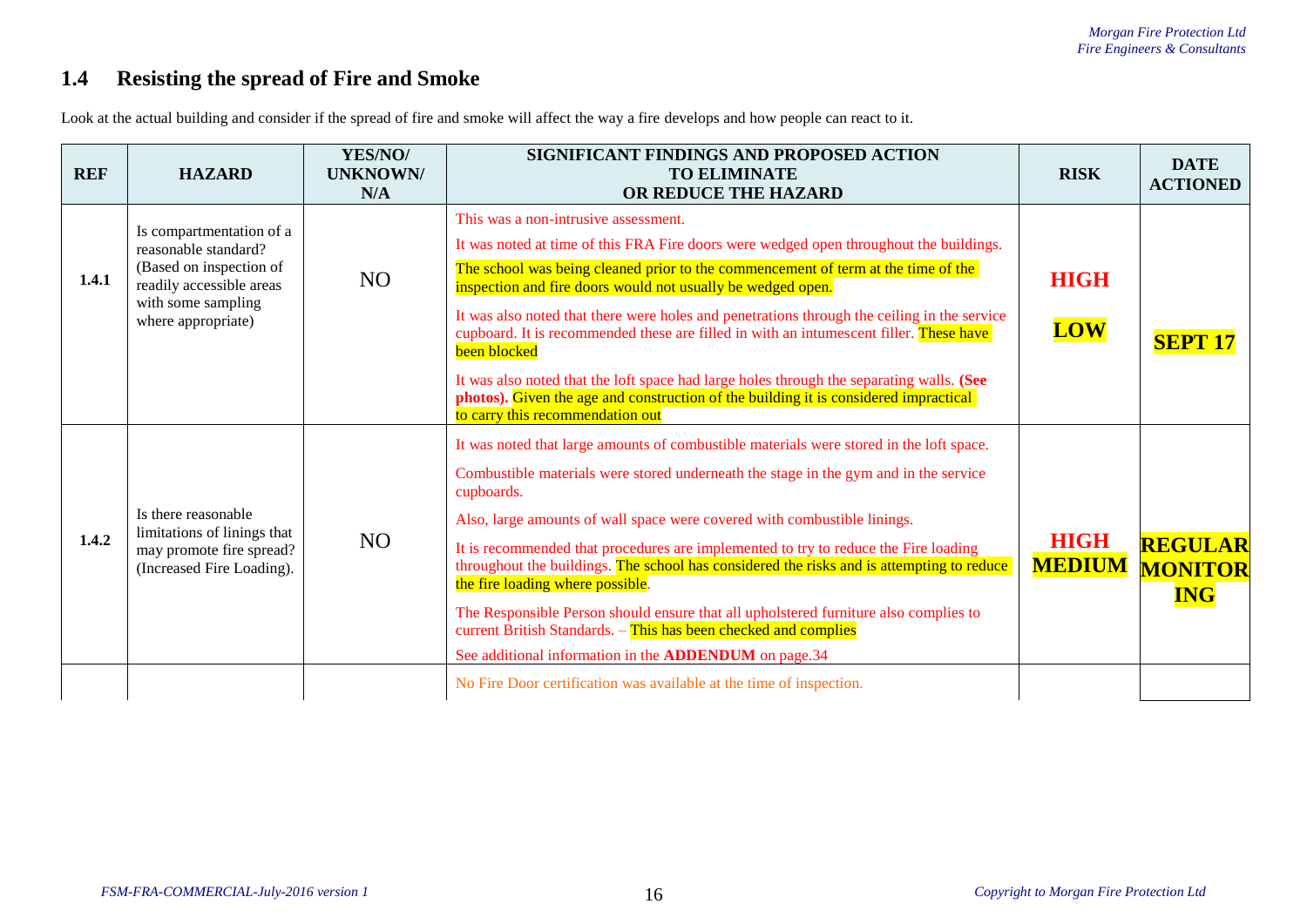|       |                                                                                                                                                          |            |                                                                                                                                                                                                                                                                                                                                                                                                                                                                                                                                                                                                                                                                                                                                                                                                                                                                                                                   |                             | <b>Morgan Fire Protection Ltd</b><br><b>Fire Engineers &amp; Consultants</b> |
|-------|----------------------------------------------------------------------------------------------------------------------------------------------------------|------------|-------------------------------------------------------------------------------------------------------------------------------------------------------------------------------------------------------------------------------------------------------------------------------------------------------------------------------------------------------------------------------------------------------------------------------------------------------------------------------------------------------------------------------------------------------------------------------------------------------------------------------------------------------------------------------------------------------------------------------------------------------------------------------------------------------------------------------------------------------------------------------------------------------------------|-----------------------------|------------------------------------------------------------------------------|
| 1.4.3 | Are 'fire resisting' doors<br>self-closing and the<br>correct rating for the<br>location fitted, provided<br>with intumescent and<br>'cold smoke' seals? | <b>YES</b> | Notional Fire Doors throughout the buildings, however, some doors were missing<br>intumescent strips, cold smoke seals were damaged and signage and some self-closers<br>were also missing. All doors are regularly checked by the maintenance department<br>and seals replaced as necessary<br>It is therefore recommended that a full survey be carried out to ensure compliance with<br>BS476 and that they are fitted with self-closing devices, intumescent strips, cold smoke<br>seals and signage.<br>Also, to ensure all service cupboard Fire doors comply to current British Standards.<br>A number of doors throughout the building were being held open. These doors must<br>remain closed to ensure compartmentation between compartments / rooms. Or have<br>suitable automatic closing devices fitted. $-$ <b>SEE ABOVE NOTES</b><br>See additional information in the <b>ADDENDUM</b> on page. 34 | <b>MEDIUM</b><br><b>LOW</b> | <b>ONGOING</b>                                                               |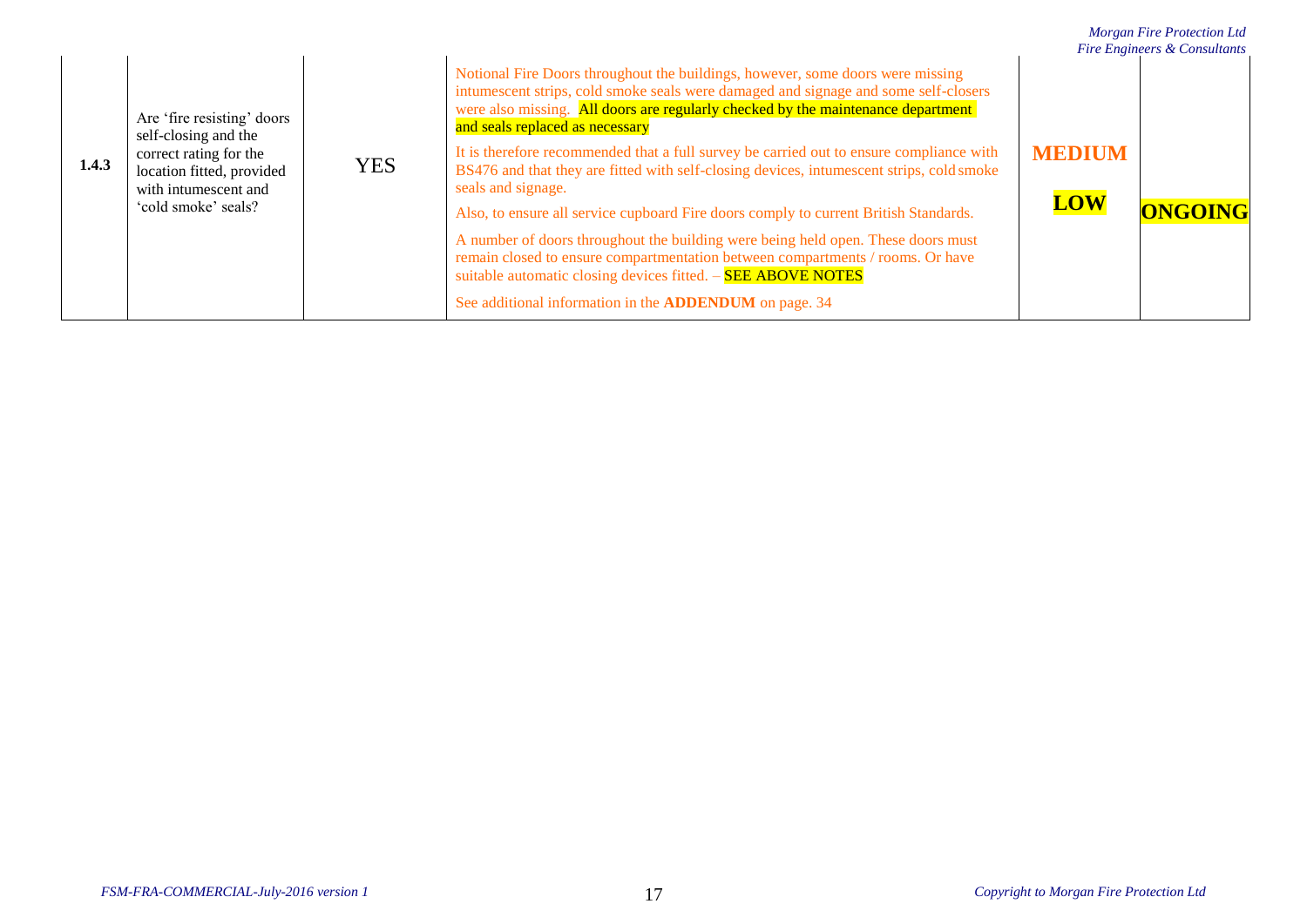### **1.4 Resisting the spread of Fire and Smoke cont…**

| <b>REF</b> | <b>HAZARD</b>                                                              | YES/NO/<br>UNKNOWN/<br>N/A | SIGNIFICANT FINDINGS AND PROPOSED ACTION<br><b>TO ELIMINATE</b><br>OR REDUCE THE HAZARD                                                                          | <b>RISK</b>                 | <b>DATE</b><br><b>ACTIONED</b> |
|------------|----------------------------------------------------------------------------|----------------------------|------------------------------------------------------------------------------------------------------------------------------------------------------------------|-----------------------------|--------------------------------|
| 1.4.4      | Are all Fire Doors<br>maintained to a standard<br>which retains integrity? | NO                         | See Ref: $1.4.3$<br>All Fire Doors should be checked on a regular basis and recorded in the Fire Safety Log<br>Book. Monitor and review. $-$ This is carried out | <b>MEDIUM</b><br><b>LOW</b> | <b>ONGOING</b>                 |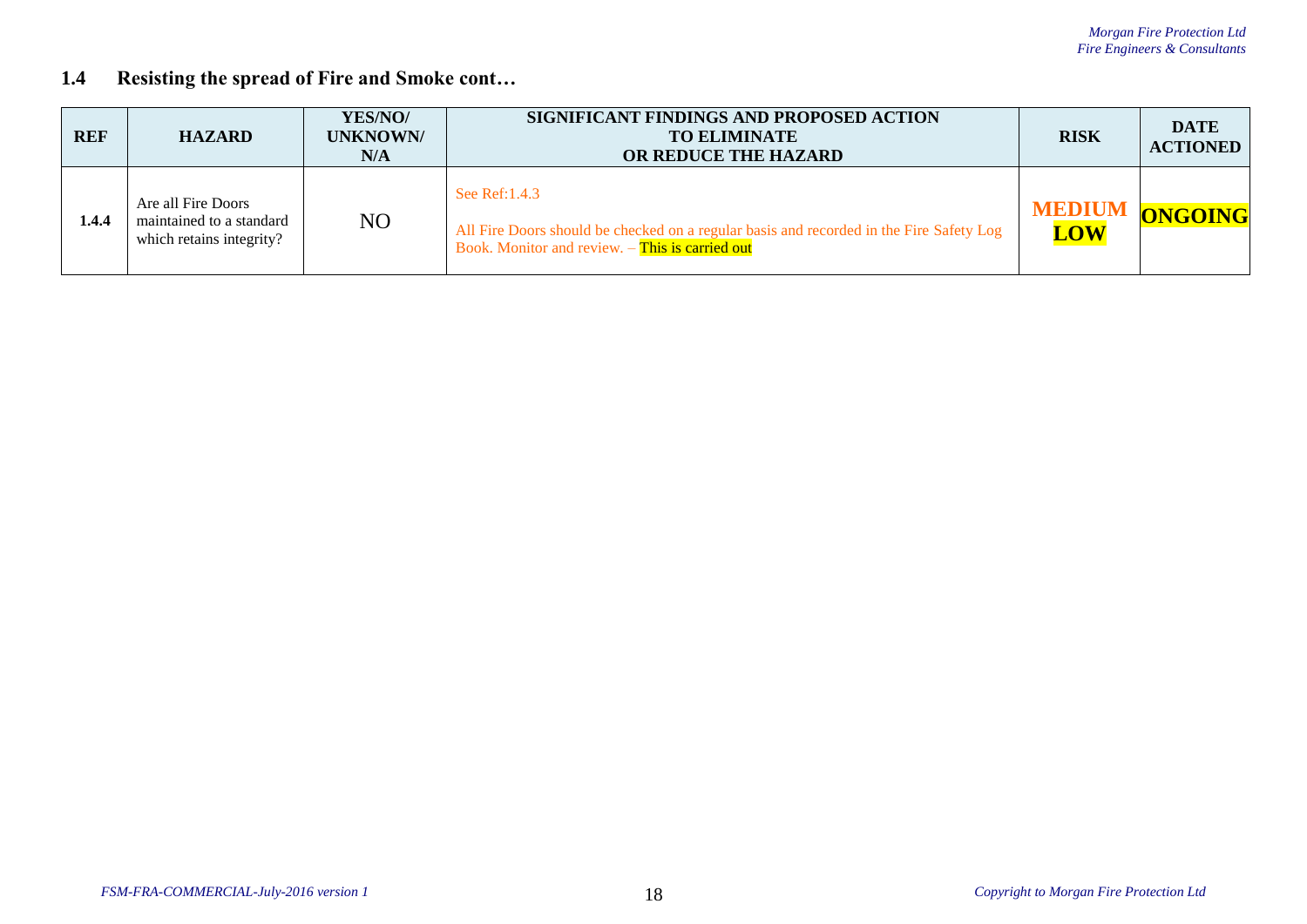### **1.5 Monitor**

Most workplaces change to some degree over time with the introduction of new equipment, processes or changes in personnel. These changes may affect the risk of fire.

| <b>REF</b> | <b>HAZARD</b>                                                                                                          | YES/NO/<br><b>UNKNOWN/</b><br>N/A | SIGNIFICANT FINDINGS AND PROPOSED ACTION<br><b>TO ELIMINATE</b><br>OR REDUCE THE HAZARD                                                                                                                                                                                                                                                                                                                                                                          | <b>RISK</b>                          | <b>DATE</b><br><b>ACTIONED</b> |
|------------|------------------------------------------------------------------------------------------------------------------------|-----------------------------------|------------------------------------------------------------------------------------------------------------------------------------------------------------------------------------------------------------------------------------------------------------------------------------------------------------------------------------------------------------------------------------------------------------------------------------------------------------------|--------------------------------------|--------------------------------|
| 1.5.1      | Are procedures in place<br>to control any changes or<br>the introduction of<br>additional hazards in the<br>workplace? | <b>YES</b>                        | Management of the establishment (The 'Responsible Person' - see page 8), must<br>ensure this Fire Based Risk Assessment document is reviewed under Appendix B.<br>A further review must be undertaken when any other hazards are introduced or a<br>material change to the building layout is undertaken.<br>As noted above, the school reviews fire risk assessments in house on an annual<br>basis and a professional assessment is carried out every 3 years. | <b>MEDIUM</b><br>&<br><b>ONGOING</b> | <b>ANNUAL</b>                  |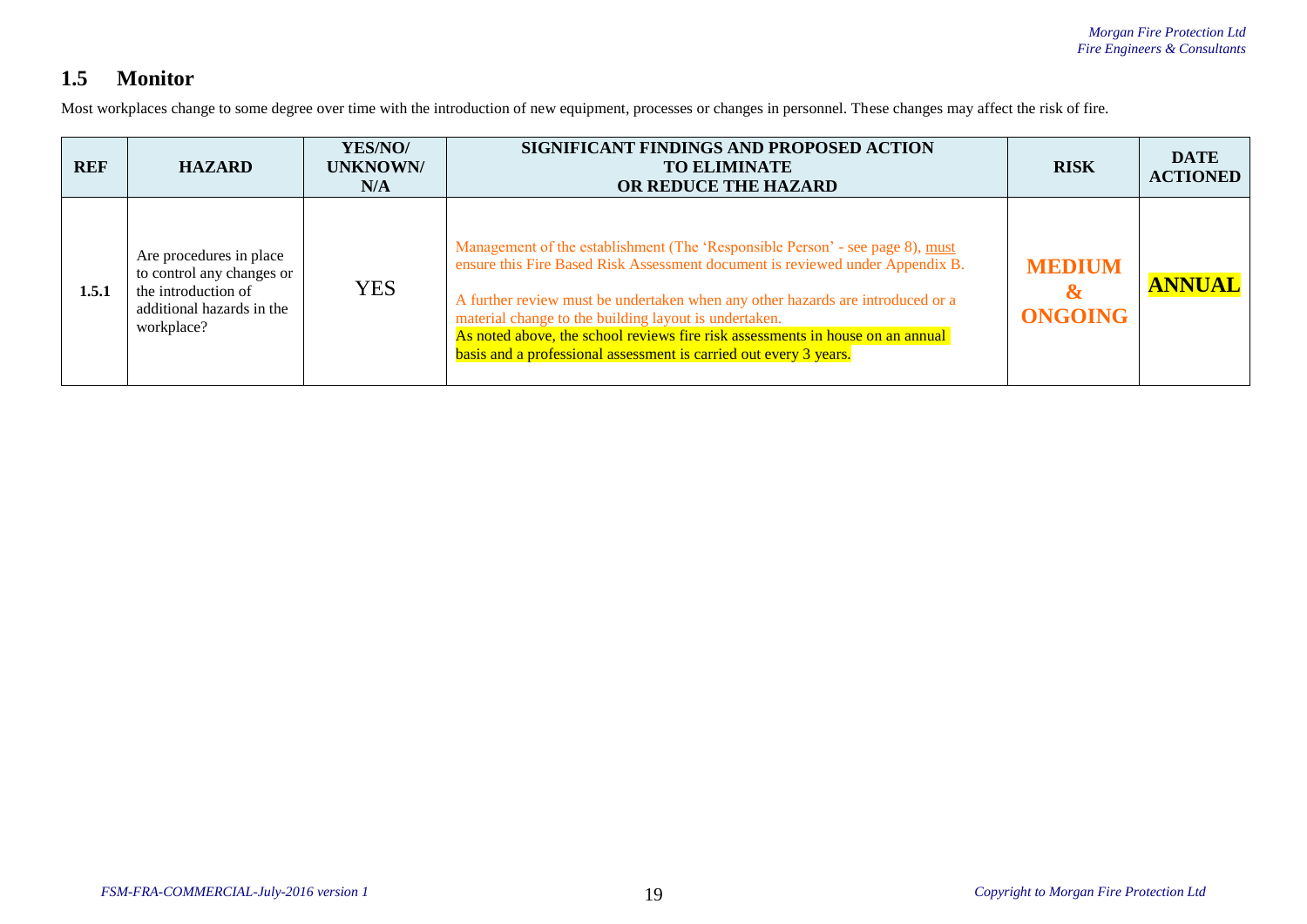### **2. In the Event of Fire**

### **2.1 Fire Detection and Warning**

Detection and warning systems will shorten the delay between the outbreak of fire and the alarm being raised, thus extending the time available for escape.

| <b>REF</b> | <b>HAZARD</b>                                                                     | YES/NO/<br><b>UNKNOWN/</b><br>N/A | SIGNIFICANT FINDINGS AND PROPOSED ACTION<br><b>TO ELIMINATE</b><br>OR REDUCE THE HAZARD                                                      | <b>RISK</b>               | <b>DATE</b><br><b>ACTIONED</b> |
|------------|-----------------------------------------------------------------------------------|-----------------------------------|----------------------------------------------------------------------------------------------------------------------------------------------|---------------------------|--------------------------------|
| 2.1.1      | Are arrangements in                                                               | <b>YES</b>                        | The Fire alarm system for the main building complies with BS-5839 Part 1 2013.                                                               | <b>LOW</b>                |                                |
|            | place for detecting a fire?                                                       |                                   | However, it was noted that the music block only had stand- alone AFD installed.<br>See Ref: $1.3.2 -$ Please see notes in referenced section | <b>HIGH</b><br><b>LOW</b> | <b>SEPT 17</b>                 |
|            | Are arrangements in                                                               |                                   | The Fire alarm system for the main building complies with BS-5839 Part 1 2013.                                                               | <b>LOW</b>                |                                |
| 2.1.2      | place for giving warning<br>in case of fire?                                      | <b>YES</b>                        | However, it was noted that the music block only had stand- alone AFD installed.<br>See Ref: 1.3.2. - Please see notes in referenced section  | <b>HIGH</b>               | <b>SEPT 17</b>                 |
|            | Will the detection give<br>sufficient early warning<br>for people to Escape?      |                                   | The Fire alarm system for the main building complies with BS-5839 Part 1 2013.                                                               | <b>LOW</b>                |                                |
| 2.1.3      |                                                                                   | <b>YES</b>                        | However, it was noted that the music block only had stand- alone AFD installed.<br>See Ref: 1.3.2. Please see notes in referenced section    | <b>HIGH</b>               | <b>SEPT 17</b>                 |
| 2.1.4      | Is automatic Fire<br>Detection provided<br>where people sleep on<br>the premises? | <b>YES</b>                        | AFD is provided throughout the building.                                                                                                     | <b>LOW</b>                |                                |
|            | Is automatic Fire                                                                 |                                   | The Fire alarm system for the main building complies with BS-5839 Part 1 2013.                                                               | <b>LOW</b>                |                                |
| 2.1.5      | Detection provided<br>where fires may develop<br>unnoticed?                       | <b>YES</b>                        | However, it was noted that the music block only had stand- alone AFD installed.<br>See Ref: 1.3.2. Please see notes in referenced section    | <b>HIGH</b>               | <b>SEPT 17</b>                 |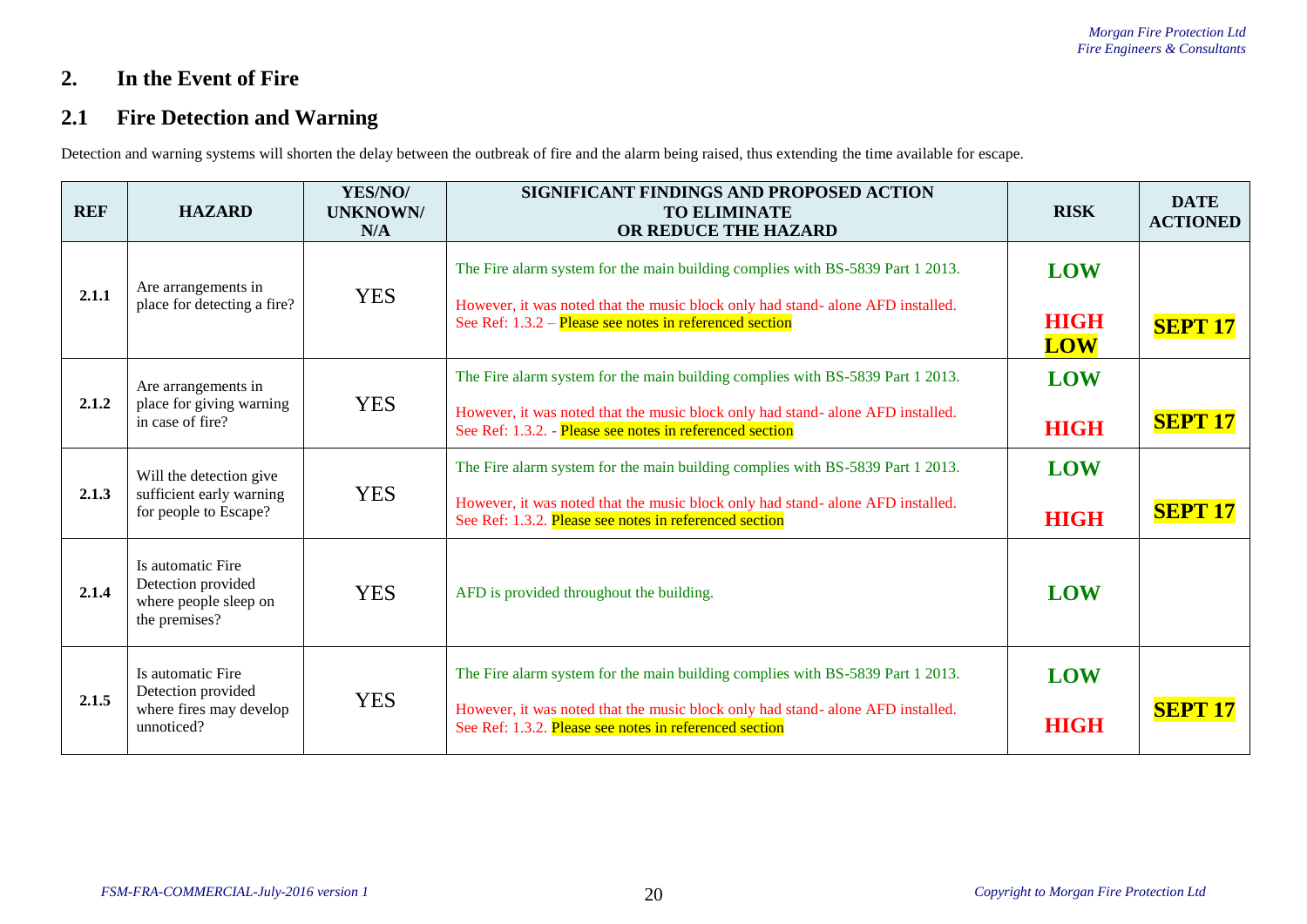## **2.2 Means of Escape in Case of Fire**

| <b>REF</b> | <b>HAZARD</b>                                                                                                                 | YES/NO/<br><b>UNKNOWN/</b><br>N/A | SIGNIFICANT FINDINGS AND PROPOSED ACTION<br><b>TO ELIMINATE</b><br>OR REDUCE THE HAZARD                                                                                                                                                                                                                                                                                                                                                                                                                                                                                                                                                                                                                              | <b>RISK</b>                             | <b>DATE</b><br><b>ACTIONED</b> |
|------------|-------------------------------------------------------------------------------------------------------------------------------|-----------------------------------|----------------------------------------------------------------------------------------------------------------------------------------------------------------------------------------------------------------------------------------------------------------------------------------------------------------------------------------------------------------------------------------------------------------------------------------------------------------------------------------------------------------------------------------------------------------------------------------------------------------------------------------------------------------------------------------------------------------------|-----------------------------------------|--------------------------------|
| 2.2.1      | Can you turn away from<br>a fire and Escape?                                                                                  | <b>YES</b>                        | There are alternative Fire Exits from the buildings.                                                                                                                                                                                                                                                                                                                                                                                                                                                                                                                                                                                                                                                                 | <b>LOW</b>                              |                                |
| 2.2.2      | Do Escape routes lead to<br>a place of safety?                                                                                | <b>YES</b>                        | All Fire Exits lead directly to the exterior of the buildings.                                                                                                                                                                                                                                                                                                                                                                                                                                                                                                                                                                                                                                                       | <b>LOW</b>                              |                                |
| 2.2.3      | Are Escape routes free of<br>combustible items /<br>obstructions?                                                             | N <sub>O</sub>                    | It was noted that at time of this FRA the school was getting ready for the new term.<br>Because of this, Fire Escape routes had combustible materials stored on them.<br>The school was being prepared for the start of term and therefore rubbish was in the process of<br>being removed. Fire escapes would not normally be blocked, and the rubbish was removed<br>immediately<br>It is also recommended that no combustible materials are stored under Fire escape<br>staircases.<br>All Fire escape routes and Fire exits must be kept clear at all times. - This is standard<br>procedure when school is in operation<br>It is recommended that the Responsible Person ensures this is monitored and reviewed. | <b>LOW</b><br><b>HIGH</b>               | <b>IMMEDIA</b><br><b>TE</b>    |
| 2.2.4      | According to previous<br>Fire Drills – can the<br>premises be safely<br>evacuated within<br>realistic, defined<br>timescales? | <b>YES</b>                        | (See photos).<br>Latest Evacuation drill seen, carried out March 2017.<br>Responsible Person to ensure this is on-going and all drills recorded in the Fire Safety<br>Log Book.                                                                                                                                                                                                                                                                                                                                                                                                                                                                                                                                      | <b>LOW</b>                              |                                |
| 2.2.5      | Are corridors and<br>staircases protected<br>where necessary?                                                                 | <b>YES</b>                        | The Fire alarm system for the main building complies with BS -5839 Part 1 2013.<br>However, it was noted that the music block only had stand-alone AFD installed.<br>See Ref: $1.3.2 -$ See above referenced note                                                                                                                                                                                                                                                                                                                                                                                                                                                                                                    | <b>LOW</b><br><b>HIGH</b><br><b>LOW</b> | <b>ONGOING</b>                 |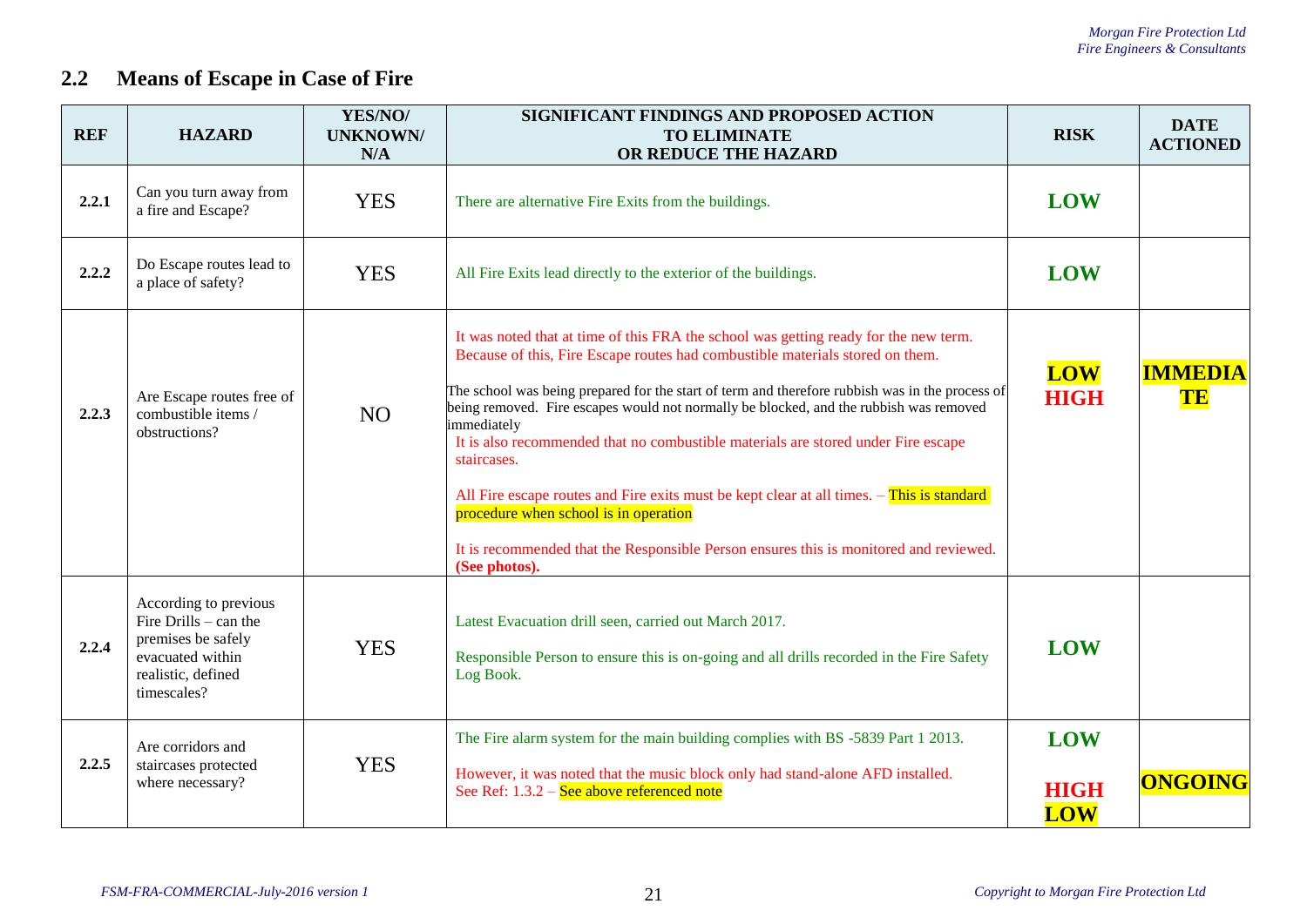#### *Morgan Fire Protection Ltd Fire Engineers & Consultants*

| 2.2.6 | Are there any issues with  <br>inner rooms that maybe<br>present within the<br>building? | NO | No issues found at time of this FRA. | <b>LOW</b> |  |
|-------|------------------------------------------------------------------------------------------|----|--------------------------------------|------------|--|
|-------|------------------------------------------------------------------------------------------|----|--------------------------------------|------------|--|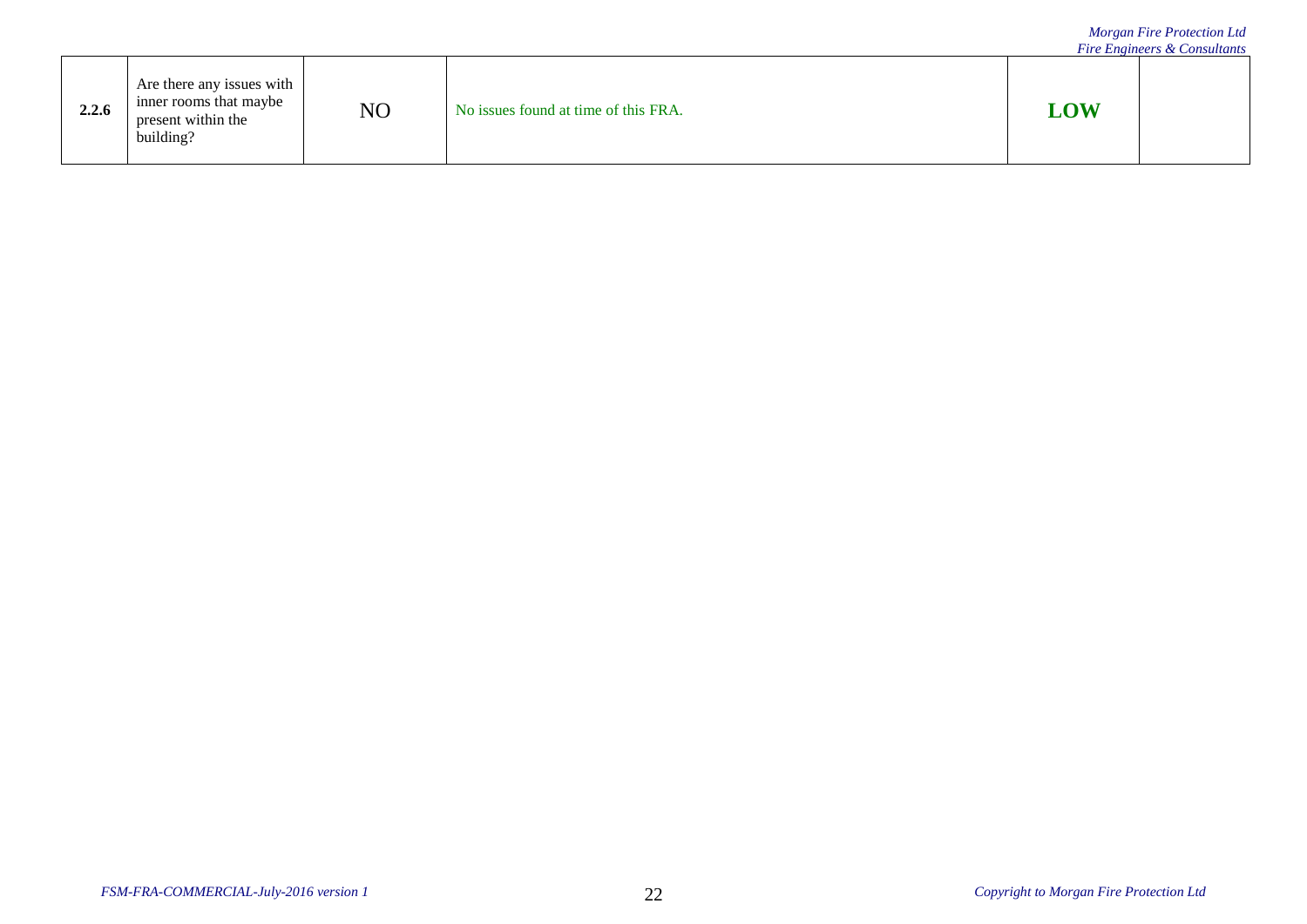### **2.2 Means of Escape in Case of Fire cont…**

| <b>REF</b> | <b>HAZARD</b>                                                                                                | YES/NO/<br><b>UNKNOWN/</b><br>N/A | SIGNIFICANT FINDINGS AND PROPOSED ACTION<br><b>TO ELIMINATE</b><br>OR REDUCE THE HAZARD                                                                                                                                                                                                                                                                                                                                                                                                                                                                                                                                                                                                                                                                                                                                                           | <b>RISK</b>                 | <b>DATE</b><br><b>ACTIONED</b> |
|------------|--------------------------------------------------------------------------------------------------------------|-----------------------------------|---------------------------------------------------------------------------------------------------------------------------------------------------------------------------------------------------------------------------------------------------------------------------------------------------------------------------------------------------------------------------------------------------------------------------------------------------------------------------------------------------------------------------------------------------------------------------------------------------------------------------------------------------------------------------------------------------------------------------------------------------------------------------------------------------------------------------------------------------|-----------------------------|--------------------------------|
| 2.2.7      | Are there a sufficient<br>number of fire exits of<br>suitable width for the<br>occupancy of the<br>premises? | <b>YES</b>                        | The Fire Exit width is suitable and sufficient for the occupancy of the premises.                                                                                                                                                                                                                                                                                                                                                                                                                                                                                                                                                                                                                                                                                                                                                                 | <b>LOW</b>                  |                                |
| 2.2.8      | Where necessary do<br>doors open in the<br>direction of Escape?                                              | <b>YES</b>                        | ALL doors seen open outwards.                                                                                                                                                                                                                                                                                                                                                                                                                                                                                                                                                                                                                                                                                                                                                                                                                     | <b>LOW</b>                  |                                |
| 2.2.9      | Are door fastenings<br>simple to open without<br>the need for a key?                                         | N <sub>O</sub>                    | It was noted that some doors did have key locks.<br>All Key locks on Fire exit doors should be unlocked when the buildings are occupied.<br>This is already in operation and no doors were found to be locked<br>It is recommended that Fire exit doors have turn to open thumb locks and handles, push<br>bars and push pads.<br>The use of a key, code or digital card is not acceptable on final exit doors.<br>Responsible Person to monitor.                                                                                                                                                                                                                                                                                                                                                                                                 | <b>LOW</b><br><b>MEDIUM</b> | ONGOING                        |
| 2.2.10     | Does all signage in the<br>premises meet with<br>current legislation?                                        | NO <sub>1</sub>                   | It was noted that there was a mixture of Fire Exit directional signs fitted, Fire doors<br>were missing signs and Fire points were also missing Fire Extinguisher ID signs.<br>It is also recommended that all Fire exit door opening mechanisms have operational<br>signs fitted and all Fire Exits have Fire Exit keep clear signs on the external of all such<br>Exits.<br>These checks have been carried out<br>It is also recommended that all service cupboard doors display appropriate signage.<br>Fire action notices should be displayed by all manual call points with the assembly<br>point location marked on them.<br>It is recommended that a full sign survey is carried out to standardize all signs within<br>the buildings to meet all current standards.<br>It is recommended that this is carried out by a competent person. | <b>MEDIUM</b><br><b>LOW</b> | <b>ONGOING</b>                 |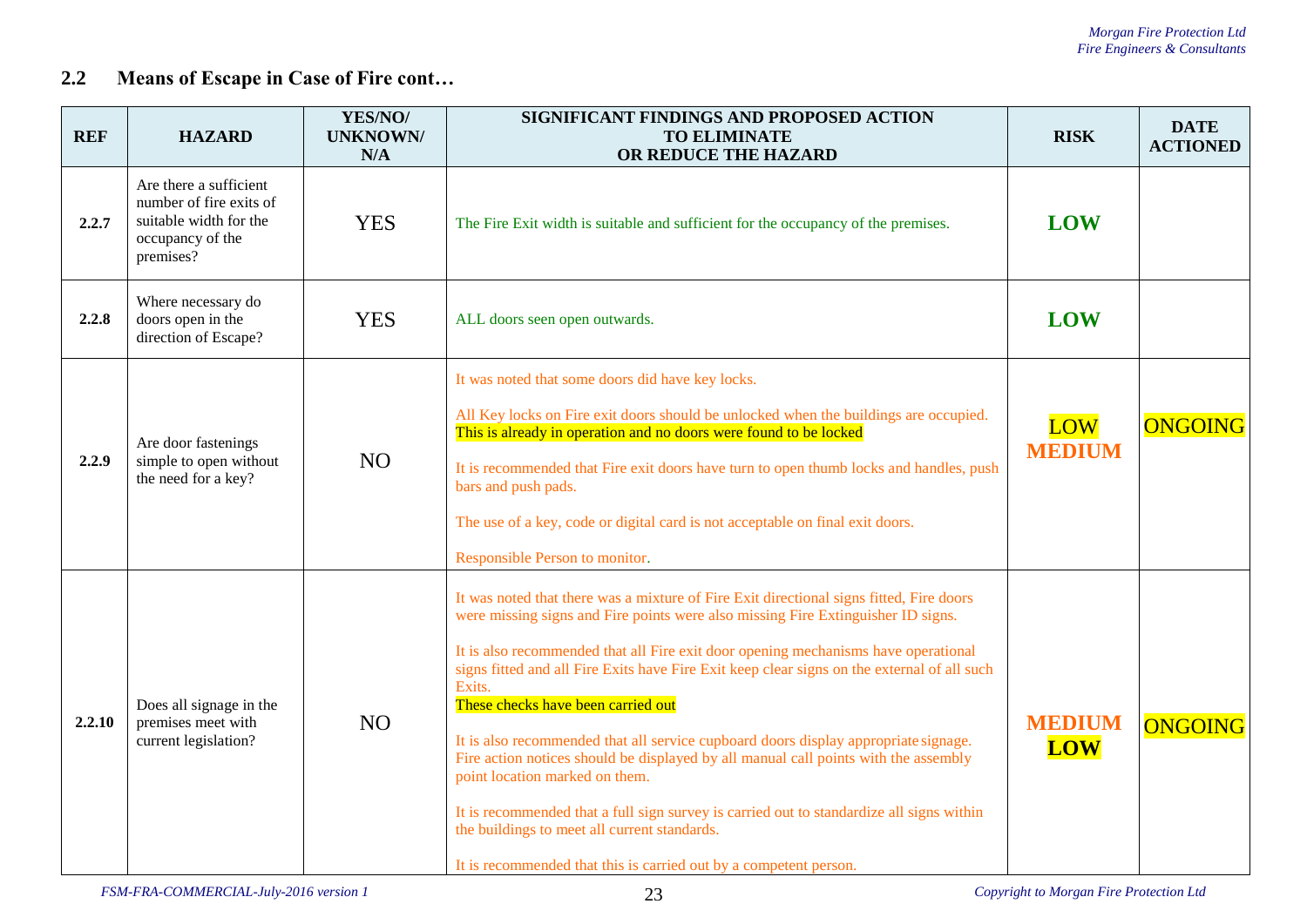### **2.2 Means of Escape in Case of Fire cont…**

| <b>REF</b> | <b>HAZARD</b>                                                                   | YES/NO/<br><b>UNKNOWN/</b><br>N/A | SIGNIFICANT FINDINGS AND PROPOSED ACTION<br><b>TO ELIMINATE</b><br>OR REDUCE THE HAZARD                                                                                                                                                                                                                                                                                                                                                                                                                                                                                                                                                            | <b>RISK</b>                 | <b>DATE</b><br><b>ACTIONED</b> |
|------------|---------------------------------------------------------------------------------|-----------------------------------|----------------------------------------------------------------------------------------------------------------------------------------------------------------------------------------------------------------------------------------------------------------------------------------------------------------------------------------------------------------------------------------------------------------------------------------------------------------------------------------------------------------------------------------------------------------------------------------------------------------------------------------------------|-----------------------------|--------------------------------|
| 2.2.11     | Are Escape routes<br>adequately signed using<br>pictograms?<br><b>BS 5499-4</b> | <b>YES</b>                        | At time of this FRA there was a mixture of Fire Exit directional signs fitted that did<br>carry pictograms, however, different types of signs were displayed.<br>It is recommended that a full sign survey is carried out to standardize all signs within<br>the buildings to meet all current standards. It is recommended that this is carried out<br>by a competent person.<br>It was noted some signs were removed due to refurbishment of some areas.<br>The Responsible Person must ensure all Signage is re-installed by a suitably qualified<br>engineer after the work is completed.<br>There are appropriate signs in all required areas | <b>MEDIUM</b><br><b>LOW</b> | <b>SEPT 17</b>                 |
| 2.2.12     | Are Escape routes<br>normally adequately lit?                                   | <b>YES</b>                        | Lighting appears to be suitable and sufficient.                                                                                                                                                                                                                                                                                                                                                                                                                                                                                                                                                                                                    | <b>LOW</b>                  |                                |
| 2.2.13     | Where necessary is<br>Escape / Emergency<br>Lighting sufficient?                | <b>YES</b>                        | Emergency/Escape Lighting appears to be suitable and sufficient.                                                                                                                                                                                                                                                                                                                                                                                                                                                                                                                                                                                   | <b>LOW</b>                  |                                |

### **Definitions:**

**Dead End:** "An area from which there is escape in one direction only".

Adequate Width: "Corridors and doorways should be wide enough such that all persons needing to use them can escape to a place of safety in 2/3 minutes (in most cases it should be assumed that the largest exit route is not available because of the fire)".

**Protected:** "Separated from adjacent areas such that a route is created where people can pass free from the effects of heat or smoke".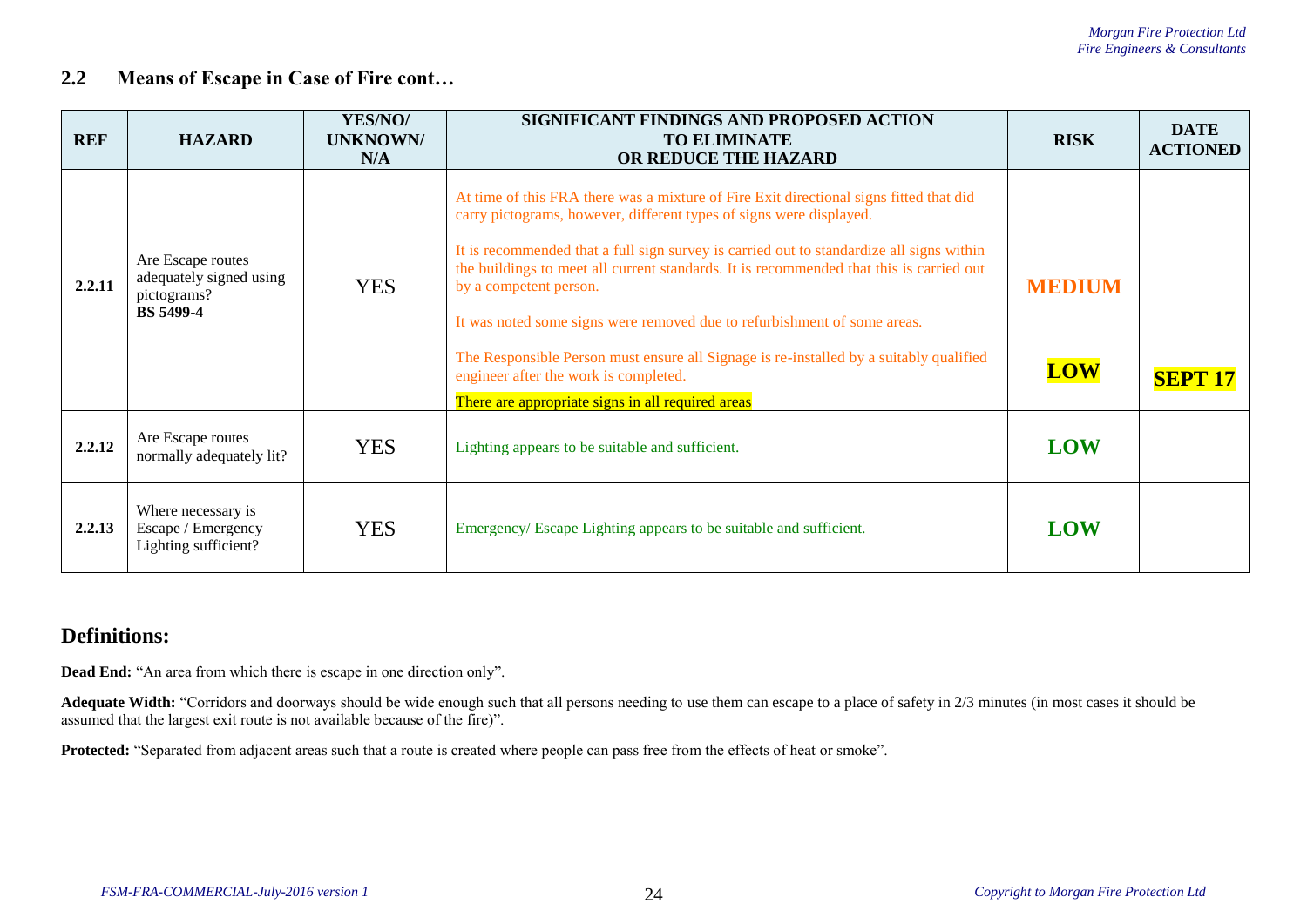### **2.3 Provision of Fire-Fighting Equipment**

| <b>REF</b> | <b>HAZARD</b>                                                                                                             | YES/NO/<br><b>UNKNOWN/</b><br>N/A | <b>SIGNIFICANT FINDINGS AND PROPOSED ACTION</b><br><b>TO ELIMINATE</b><br>OR REDUCE THE HAZARD                                                                                                                                                                                                                                                                                                                                                                                                                                                                                                                        | <b>RISK</b>                 | <b>DATE</b><br><b>ACTIONED</b> |
|------------|---------------------------------------------------------------------------------------------------------------------------|-----------------------------------|-----------------------------------------------------------------------------------------------------------------------------------------------------------------------------------------------------------------------------------------------------------------------------------------------------------------------------------------------------------------------------------------------------------------------------------------------------------------------------------------------------------------------------------------------------------------------------------------------------------------------|-----------------------------|--------------------------------|
| 2.3.1      | Is suitable and sufficient<br>fire-fighting equipment<br>provided and maintained<br>to<br>BS 5306 part 8 2012?            | <b>YES</b>                        | All Fire points were serviced under a maintenance contract in July 2017.<br>It was noted that dry powder Fire Extinguishers had been installed in some areas.<br>Clause 5.4.3 from BS5306-8:2012<br>5.4.3 Use of powder extinguishers<br>The discharge of a powder extinguisher within buildings can cause a sudden<br>reduction of visibility and can also impair breathing, which could temporarily<br>jeopardize escape, rescue or other emergency action. For this reason, powder<br>extinguishers should generally not be specified for use indoors, unless mitigated by a<br>health and safety risk assessment. | <b>LOW</b>                  |                                |
| 2.3.2      | Is Fire-Fighting<br>equipment on Exit routes<br>or adjacent Exits fully<br>visible and signed?                            | NO <sub>1</sub>                   | It was noted that a mixture of the old British standard BS 5423 and BS EN3 type of<br>Fire Extinguishers were fitted.<br>BS5306-8 Sec 4.6 Avoidance of multiplicity of types.<br>Fire extinguishers will be replaced as necessary to required standards<br>See additional information in the <b>ADDENDUM</b> on page 34<br>It was also noted Fire extinguishers were missing from Fire points and left floor<br>standing also it was noted that Fire extinguishers were blocked with combustibles. (See<br>photos). These have been replaced                                                                          | <b>MEDIUM</b><br><b>LOW</b> | <b>IMMEDIA</b><br>TE           |
| 2.3.3      | Are sufficient numbers<br>of employees competent<br>in the use of Fire-<br>Fighting equipment?                            | <b>YES</b>                        | At time of this FRA there was no documentation seen for any Fire Safety training.<br>However, verbal assurance was given that Fire training was carried out November<br>2016.<br>It is recommended that Fire training is on-going and certificates issued and carried out<br>by a suitably qualified engineer.<br>Ongoing training is undertaken and as a new fire officer has just been appointed<br>suitable training has just taken place. Certification is awaited                                                                                                                                                | <b>MEDIUM</b><br><b>LOW</b> | <b>OCT 19</b>                  |
| 2.3.4      | Are there any other<br>relevant automatic Fire<br>Extinguishing systems?<br>(eg. Sprinklers, Gaseous<br>Suppression etc). | N/A                               | None seen at time of this FRA.                                                                                                                                                                                                                                                                                                                                                                                                                                                                                                                                                                                        | LOW                         |                                |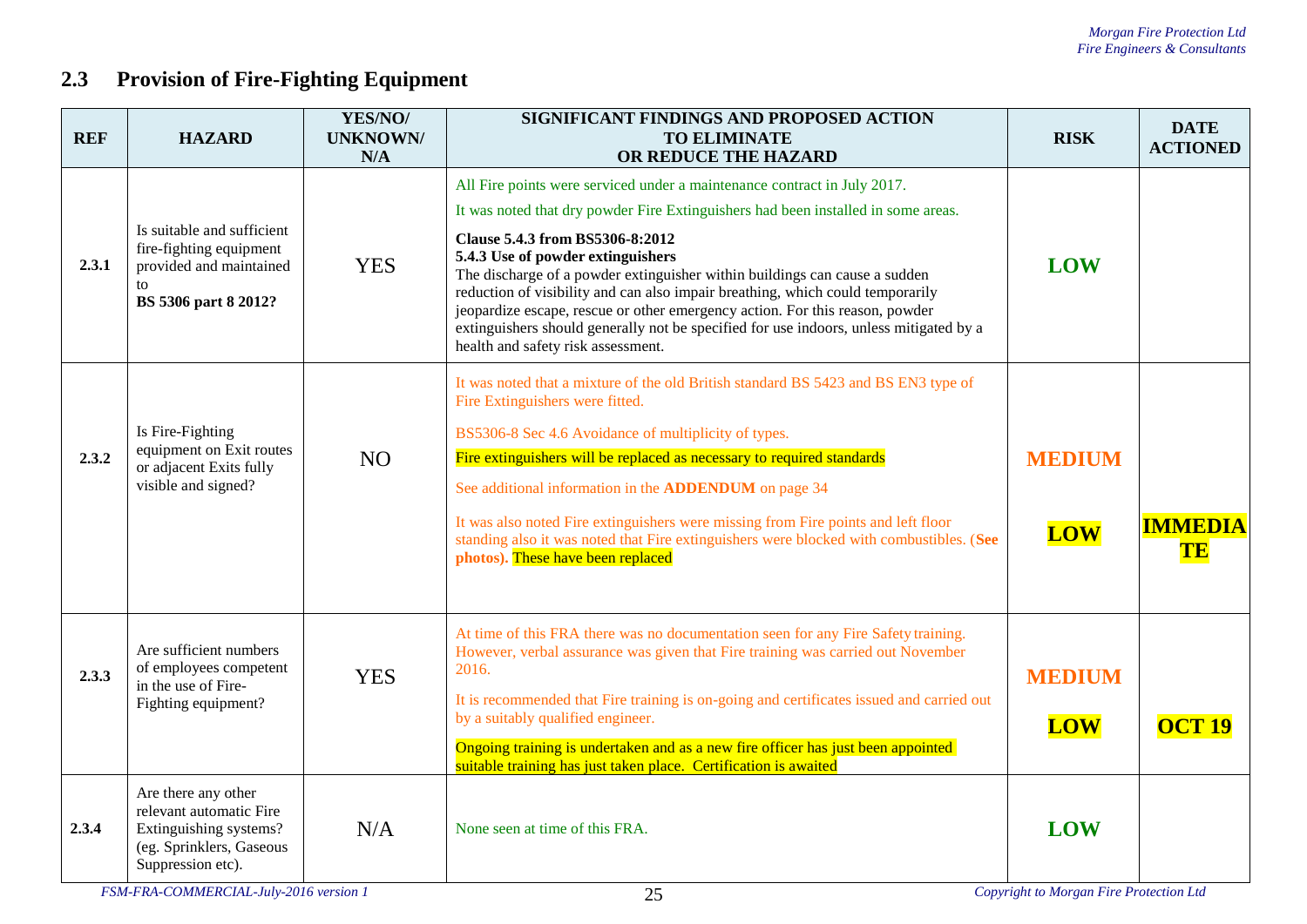#### *Morgan Fire Protection Ltd Fire Engineers & Consultants*

### **2.3 Provision of Fire-Fighting Equipment**

| 2.3.5 | Are there any 'fixed'<br>Fire Protection systems?<br>(eg. Dry/Wet Risers,<br>Smoke Vents etc). | N/A | None seen at time of this FRA. | <b>LOW</b> |  |
|-------|------------------------------------------------------------------------------------------------|-----|--------------------------------|------------|--|
|-------|------------------------------------------------------------------------------------------------|-----|--------------------------------|------------|--|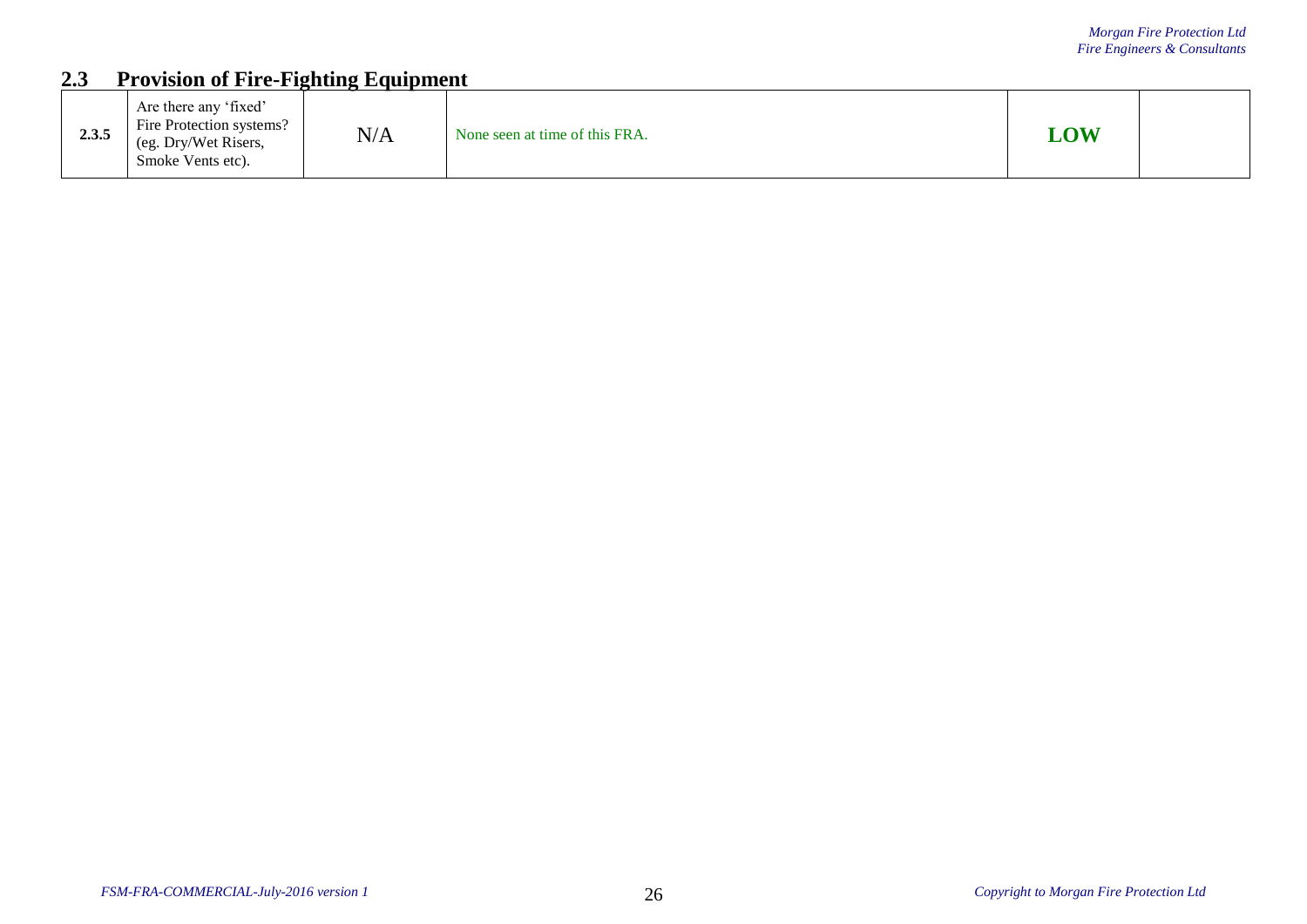### **2.4 Maintenance, Testing & Recording**

| <b>REF</b> | <b>HAZARD</b>                                                                                                                           | YES/NO/<br><b>UNKNOWN/</b><br>N/A | SIGNIFICANT FINDINGS AND PROPOSED ACTION<br><b>TO ELIMINATE</b><br>OR REDUCE THE HAZARD                                                                                                                                                                                                                                                                                             | <b>RISK</b>                             | <b>DATE</b><br><b>ACTIONED</b> |
|------------|-----------------------------------------------------------------------------------------------------------------------------------------|-----------------------------------|-------------------------------------------------------------------------------------------------------------------------------------------------------------------------------------------------------------------------------------------------------------------------------------------------------------------------------------------------------------------------------------|-----------------------------------------|--------------------------------|
| 2.4.1      | Are there any<br>requirements that need to<br>be fulfilled regarding<br><b>Emergency Lighting in</b><br>the premises?                   | <b>YES</b>                        | At time of this FRA the latest Emergency Lighting service certificate seen was dated<br>26 <sup>th</sup> October 2016. These are tested in accordance with statutory requirements<br>However, no records of any testing were seen.<br>It is recommended that all Emergency lighting is tested on a monthly basis by a<br>competent person and recorded in the Fire Safety Log Book. | <b>LOW</b><br><b>MEDIUM</b>             | <b>ONGOING</b>                 |
| 2.4.2      | Are there any<br>requirements that need to<br>be fulfilled regarding<br>Fire Alarms in the<br>premises?                                 | <b>YES</b>                        | The Fire alarm system for the main building complies with BS 5839 Part 1 2013.<br>However, it was noted that the music block only had stand- alone AFD installed.<br>See Ref: $1.3.2 -$ Please see note referenced                                                                                                                                                                  | <b>LOW</b><br><b>HIGH</b><br><b>LOW</b> | <b>SEPT 17</b>                 |
| 2.4.3      | Are there any<br>requirements that need to<br>be fulfilled in line with<br>maintenance of<br>'automatic' Fire<br>Extinguishing systems? | N/A                               | None seen at time of this FRA.                                                                                                                                                                                                                                                                                                                                                      | <b>LOW</b>                              |                                |
| 2.4.4      | Are there any<br>requirements that need to<br>be fulfilled in line with<br>'fixed' Fire Protection<br>systems?                          | N/A                               | None seen at time of this FRA.                                                                                                                                                                                                                                                                                                                                                      | <b>LOW</b>                              |                                |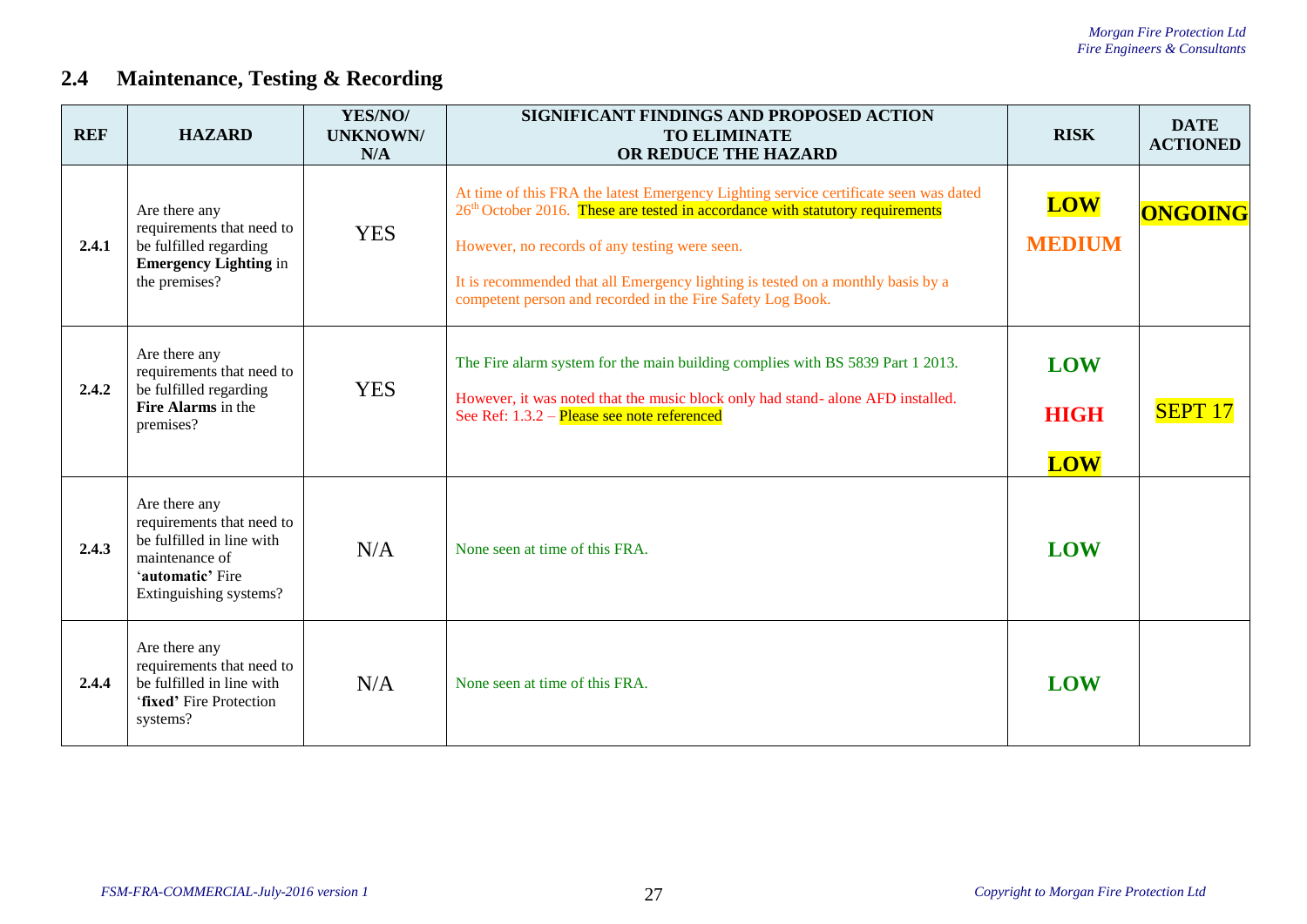### **2.5 Fire Emergency Plan and Training**

By planning ahead and ensuring everyone knows what to do in case of fire the time to respond to an outbreak of fire will be reduced.

Continued staff training is essential to keep the plan effective. Review the plan whenever necessary, or if practice proves it inadequate.

| <b>REF</b> | <b>HAZARD</b>                                                                                                                                       | YES/NO/<br><b>UNKNOWN/</b><br>N/A | <b>SIGNIFICANT FINDINGS AND PROPOSED ACTION</b><br><b>TO ELIMINATE</b><br>OR REDUCE THE HAZARD                                                                                                                                                                                                                                                                                                                                          | <b>RISK</b>                 | <b>DATE</b><br><b>ACTIONED</b> |
|------------|-----------------------------------------------------------------------------------------------------------------------------------------------------|-----------------------------------|-----------------------------------------------------------------------------------------------------------------------------------------------------------------------------------------------------------------------------------------------------------------------------------------------------------------------------------------------------------------------------------------------------------------------------------------|-----------------------------|--------------------------------|
| 2.5.1      | Are all Staff given<br>instruction on Fire Safety<br>arrangements, (i.e. Fire<br>Evacuation) at<br>induction?                                       | <b>YES</b>                        | Verbal assurance was given; however, no documentation was seen at time of this FRA.<br>It is recommended that all staff receive relevant training by a competent person.<br>This is carried out at staff induction also all staff are required to attend regular fire<br>drills                                                                                                                                                         | <b>MEDIUM</b><br><b>LOW</b> | <b>ONGOING</b>                 |
| 2.5.2      | Are all Staff given<br>periodic refresher<br>Training at suitable<br>intervals? (i.e. Fire<br>Awareness).                                           | <b>YES</b>                        | Verbal assurance was given; however, no documentation was seen at time of this FRA.<br>It is recommended that all staff receive relevant training by a competent person.<br>All staff are regularly updated on fire awareness through gnarl meetings etc and by<br>taking part in regular fire drills                                                                                                                                   | <b>MEDIUM</b><br><b>LOW</b> | <b>ONGOING</b>                 |
| 2.5.3      | Have all staff been given<br>instruction and training<br>in the meaning of signs<br>and the action to be taken<br>in conjunction with H&S<br>signs? | <b>YES</b>                        | Verbal assurance was given; however, no documentation was seen at time of this FRA.<br>It is recommended that all staff receive relevant training and/or a pocket guide issued<br>which identifies the meaning and actions required for ALL fire signage in line with<br>guidance BS EN ISO 7010: 2011.<br>All staff are regularly reminded of their H&S responsibilities and attendance at<br>regular fire drills etc reinforces this. | <b>MEDIUM</b><br><b>LOW</b> | <b>ONGOING</b>                 |
|            |                                                                                                                                                     |                                   | Verbal assurance was given; however, no documentation was seen at time of this FRA.                                                                                                                                                                                                                                                                                                                                                     |                             |                                |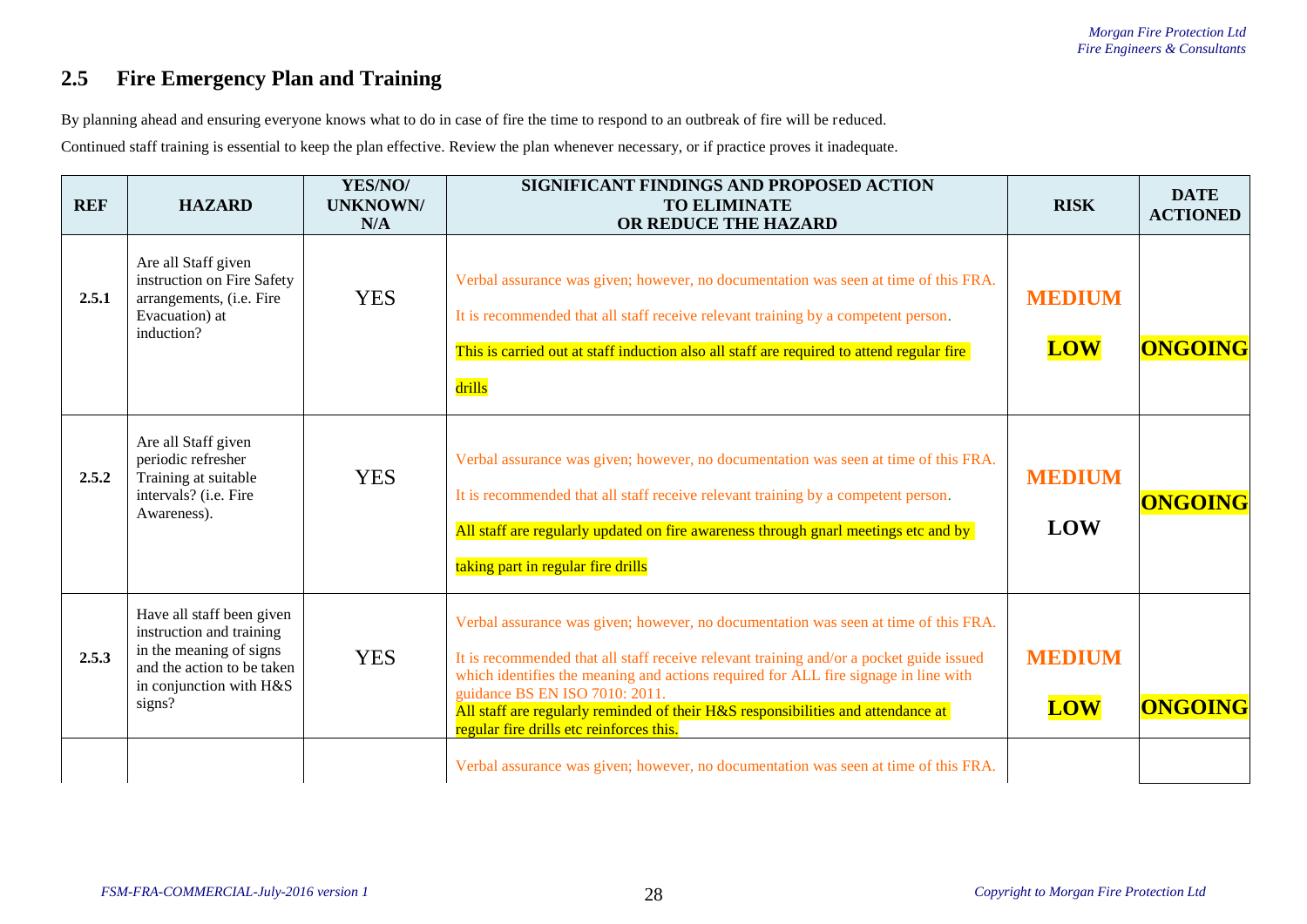|       |                                                                                                               |            |                                                                                                                                                                                       |               | <b>Morgan Fire Protection Ltd</b><br><b>Fire Engineers &amp; Consultants</b> |
|-------|---------------------------------------------------------------------------------------------------------------|------------|---------------------------------------------------------------------------------------------------------------------------------------------------------------------------------------|---------------|------------------------------------------------------------------------------|
| 2.5.4 | Are sufficient Staff with<br>special responsibilities,<br>(eg. Fire Wardens/Fire<br>Marshals), given specific | <b>YES</b> | The 'Responsible Person (see page 8)' must appoint one or more competent persons to<br>assist him/her in undertaking the preventative and protective measures within the<br>premises. | <b>MEDIUM</b> |                                                                              |
|       | Training and periodic<br>refresher Training?                                                                  |            | A person is to be regarded as competent for the above purposes when he/she has                                                                                                        |               |                                                                              |
|       |                                                                                                               |            | sufficient training and experience or knowledge that enable him/her to properly assist<br>in undertaking the preventative and protective measures that have been provided on the      |               | <b>ONGOING</b>                                                               |
|       |                                                                                                               |            | premises.                                                                                                                                                                             | <b>LOW</b>    |                                                                              |
|       |                                                                                                               |            | There are a suitable number of staff who are trained as fire wardens within the school<br>and they are aware of their responsibilities                                                |               |                                                                              |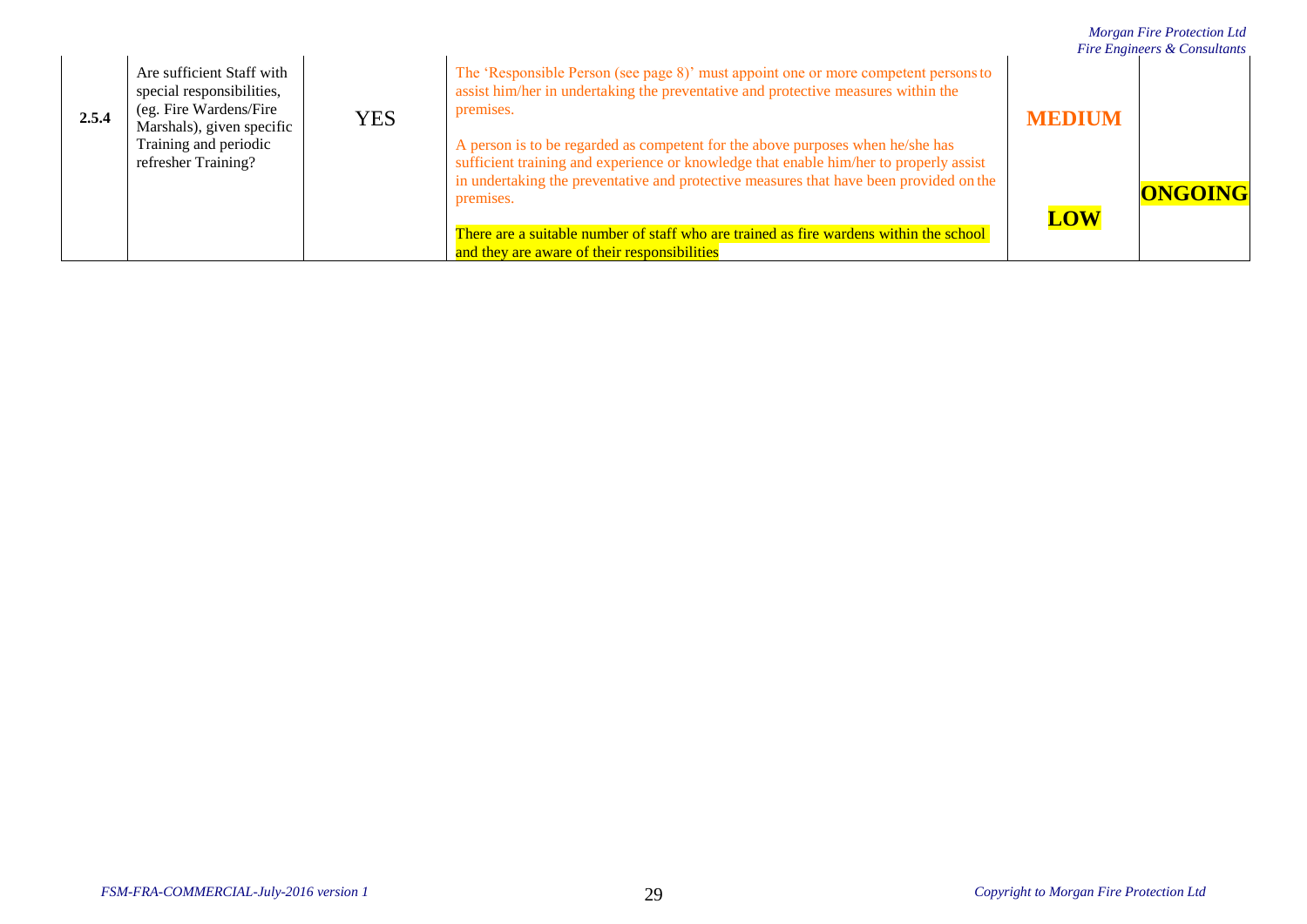### **2.5 Fire Emergency Plan and Training cont…**

| <b>REF</b> | <b>HAZARD</b>                                                                                                                                              | YES/NO/<br><b>UNKNOWN/</b><br>N/A | <b>SIGNIFICANT FINDINGS AND PROPOSED ACTION</b><br><b>TO ELIMINATE</b><br>OR REDUCE THE HAZARD                                                                                                                                                                                                                                                                                                                                                                                                                      | <b>RISK</b>                 | <b>DATE</b><br><b>ACTIONED</b> |
|------------|------------------------------------------------------------------------------------------------------------------------------------------------------------|-----------------------------------|---------------------------------------------------------------------------------------------------------------------------------------------------------------------------------------------------------------------------------------------------------------------------------------------------------------------------------------------------------------------------------------------------------------------------------------------------------------------------------------------------------------------|-----------------------------|--------------------------------|
| 2.5.5      | Are appropriate Fire<br><b>Evacuation Procedures in</b><br>place? (Including<br>arrangements for<br>summoning the Fire $\&$<br>rescue Services).           | <b>YES</b>                        | Verbal assurance was given; however, no documentation was seen at time of this FRA.<br>It is recommended that all staff receive relevant training by a competent person.<br>Fire action notices are also required to be displayed by all Manual call point alarms,<br>with the Fire Assembly point location marked.<br>All classrooms etc have the required fire procedures notices as standard                                                                                                                     | <b>MEDIUM</b><br><b>LOW</b> | <b>ONGOING</b>                 |
| 2.5.6      | Are there sufficient<br>persons available to carry<br>out routine in-house<br>inspections of Fire Safety<br>precautions? (Weekly<br>Fire Door checks etc). | N <sub>O</sub>                    | <b>General Recommendations:</b><br>Listed below are the recommended timeframes.<br>Fire Exit and Escape route checks - Daily<br><b>Fire Alarm Tests - Weekly</b><br>Fire Equipment Checks - Weekly<br><b>Fire Door Inspection - Weekly</b><br><b>Emergency Lighting Tests - Monthly</b><br>Visual checks of electrical equipment and cables - Monthly<br>Visual check of the condition of all Fire Signage - Monthly<br>Fire Drills - Per term.<br>These checks should be recorded within the Fire Safety Log Book. | <b>MEDIUM</b>               |                                |
|            |                                                                                                                                                            |                                   | These checks are already carried out by either the maintenance team, fire officer or<br>suitably qualified contractors                                                                                                                                                                                                                                                                                                                                                                                              | <b>LOW</b>                  | <b>ONGOING</b>                 |
| 2.5.7      | Are Fire Drills carried<br>out at appropriate<br>intervals?                                                                                                | <b>YES</b>                        | Latest Evacuation drill seen, carried out March 2017.<br>Responsible Person to ensure this is on-going and all drills recorded in the Fire Safety<br>Log Book.                                                                                                                                                                                                                                                                                                                                                      | <b>LOW</b>                  |                                |

**A full list of items that should be included in a Fire Emergency Plan can be found in Appendix C.**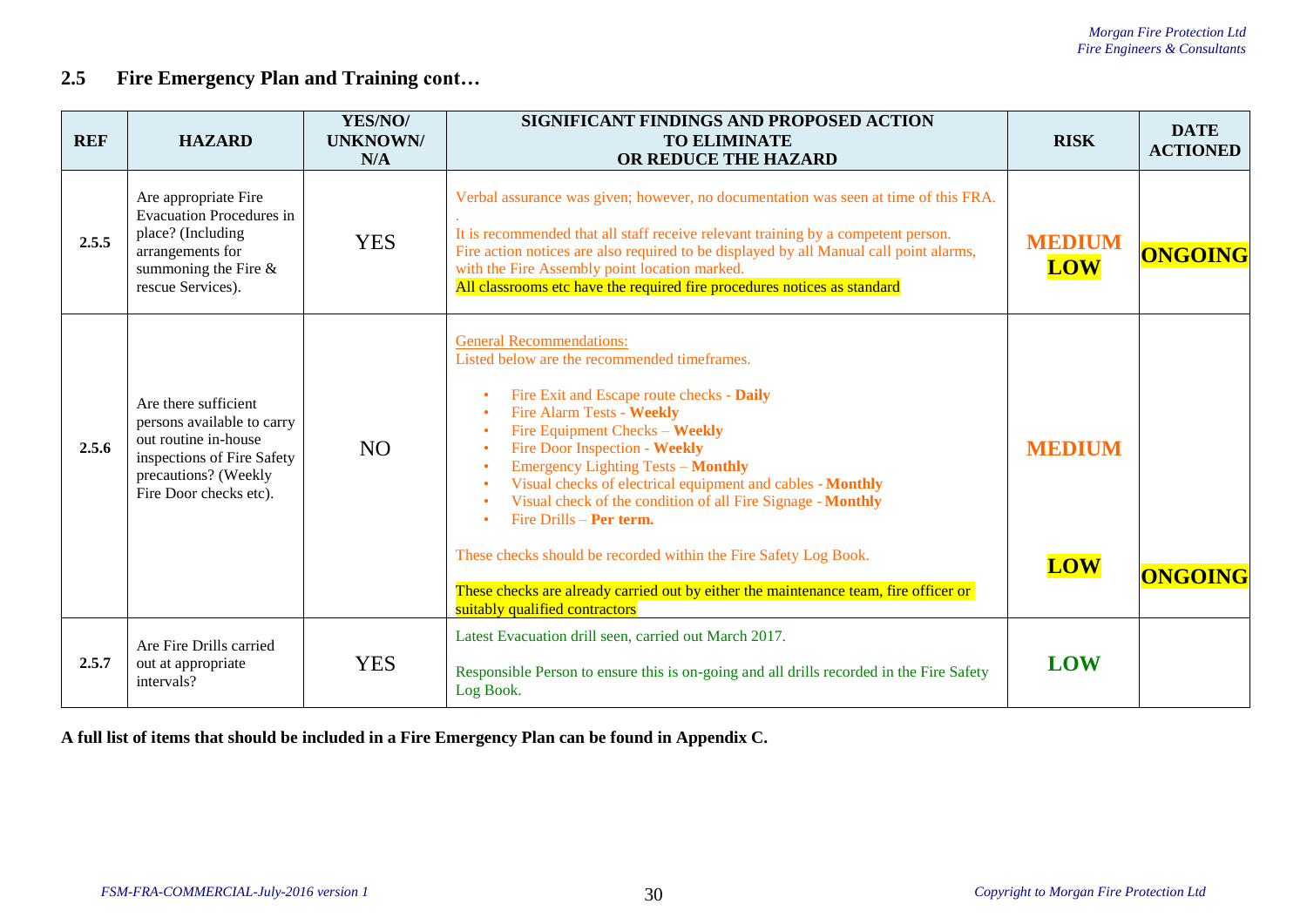### **2.6 Testing and Recording**

Once the various systems are in place, ensure they will work with the necessary testing regime and ensure this is recorded.

Regular testing will improve confidence in the systems and prevent neglect.

| Are the following records kept in a Fire Safety Log Book? |                                                                                                  |                                                                                                                              |                                                                                                                                                                                                                                                                                                           |                             |                                |
|-----------------------------------------------------------|--------------------------------------------------------------------------------------------------|------------------------------------------------------------------------------------------------------------------------------|-----------------------------------------------------------------------------------------------------------------------------------------------------------------------------------------------------------------------------------------------------------------------------------------------------------|-----------------------------|--------------------------------|
| <b>REF</b>                                                | <b>HAZARD</b>                                                                                    | YES/NO/<br>SIGNIFICANT FINDINGS AND PROPOSED ACTION<br><b>UNKNOWN/</b><br><b>TO ELIMINATE</b><br>OR REDUCE THE HAZARD<br>N/A |                                                                                                                                                                                                                                                                                                           | <b>RISK</b>                 | <b>DATE</b><br><b>ACTIONED</b> |
| 2.6.1                                                     | <b>Staff Fire Training?</b>                                                                      | <b>YES</b>                                                                                                                   | Verbal assurance was given; however, no documentation was seen at time of this FRA.<br>It is recommended that all staff receive relevant training by a competent person.<br>This is done on a regular basis by staff attending regular fire drills etc                                                    | <b>MEDIUM</b><br><b>LOW</b> | <b>ONGOING</b>                 |
| 2.6.2                                                     | Fire Drill Records?<br>Minimum requirement is<br>on an annual basis.<br>(including false alarms) | <b>YES</b>                                                                                                                   | Latest Evacuation drill seen, carried out March 2017.<br>Responsible Person to ensure this is on-going and all drills recorded in the Fire Safety<br>Log Book.                                                                                                                                            | <b>LOW</b>                  |                                |
| 2.6.3                                                     | Fire Alarm Tests, (eg.<br>Weekly Call Point                                                      | <b>YES</b>                                                                                                                   | At time of this FRA the latest Fire alarm testing was carried out July2017.<br>Verbal confirmation was given that no testing was carried out while the school was<br>closed.<br>Fire alarm tests must be carried out on a weekly basis by a competent person and<br>recorded in the Fire Safety Log Book. | <b>LOW</b>                  |                                |
| 2.6.4                                                     | Emergency Lighting?                                                                              | N <sub>O</sub>                                                                                                               | No records of any testing were seen.<br>It is recommended that all Emergency lighting is tested on a monthly basis by a<br>competent person and recorded in the Fire Safety Log Book.<br>This is already carried out and recorded                                                                         | <b>MEDIUM</b><br><b>LOW</b> | <b>ONGOING</b>                 |
| 2.6.5                                                     | Fire Fighting<br>Equipment? (Weekly<br>location checks, anti-<br>tamper etc).                    | NO <sub>1</sub>                                                                                                              | It is recommended that a procedure is implemented to monitor all Fire points on a<br>weekly basis and to record the findings in the Fire Safety Log book.<br>This is already carried out and recorded                                                                                                     | <b>MEDIUM</b><br><b>LOW</b> | <b>ONGOING</b>                 |

Where necessary in order to safeguard the safety of the relevant persons the 'Responsible Person (see page 8)' must ensure that the premises and any facilities, equipment and devices provided are subject to a suitable system of maintenance and are maintained in efficient working order and in good repair.

*FSM-FRA-COMMERCIAL-July-2016 version 1* 31 *Copyright to Morgan Fire Protection Ltd*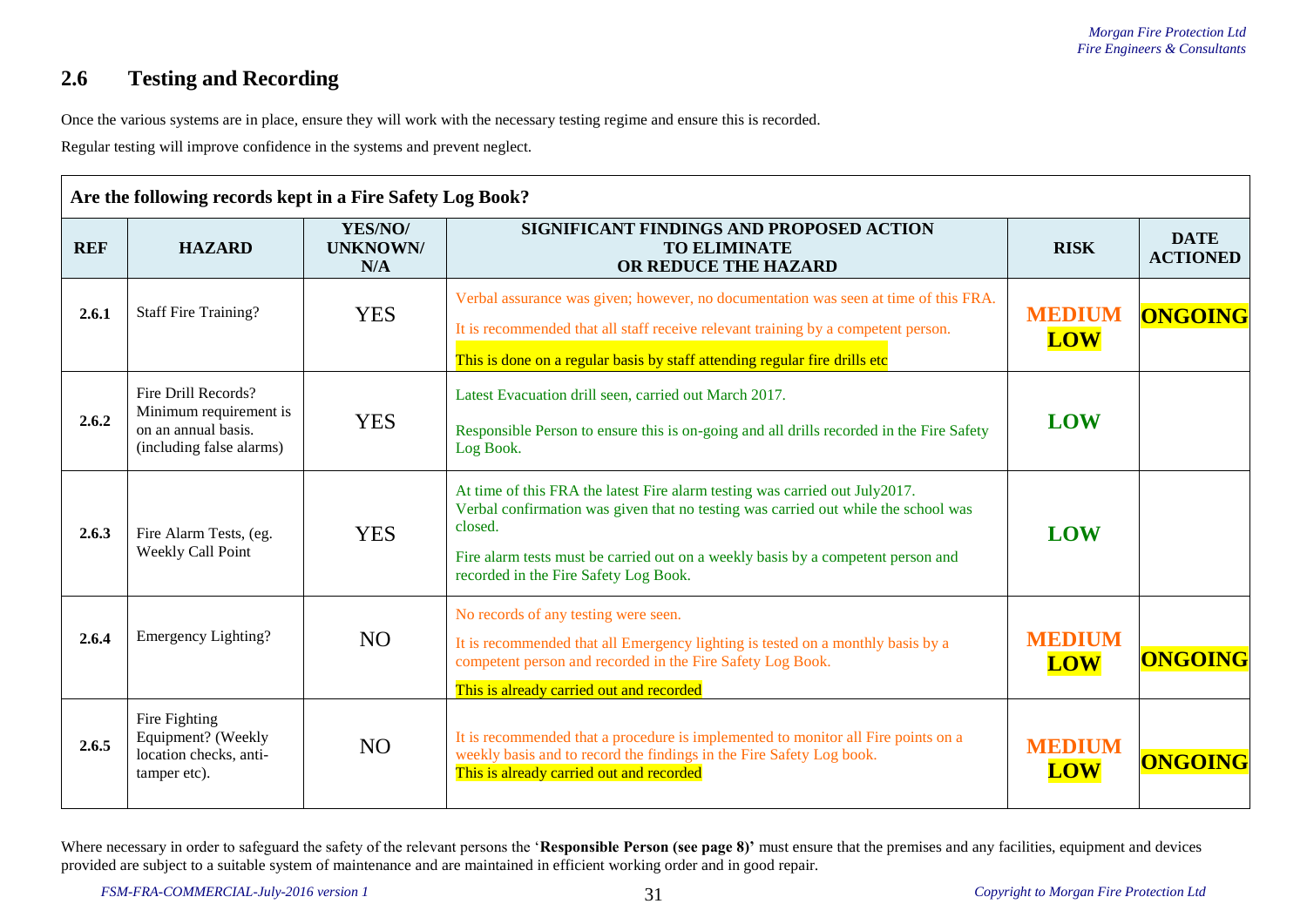The keeping of maintenance and test records can help you demonstrate how you are complying with Fire Safety Law. In all cases the quality of records may also be regarded as a good indicator of the overall quality of the safety management structure.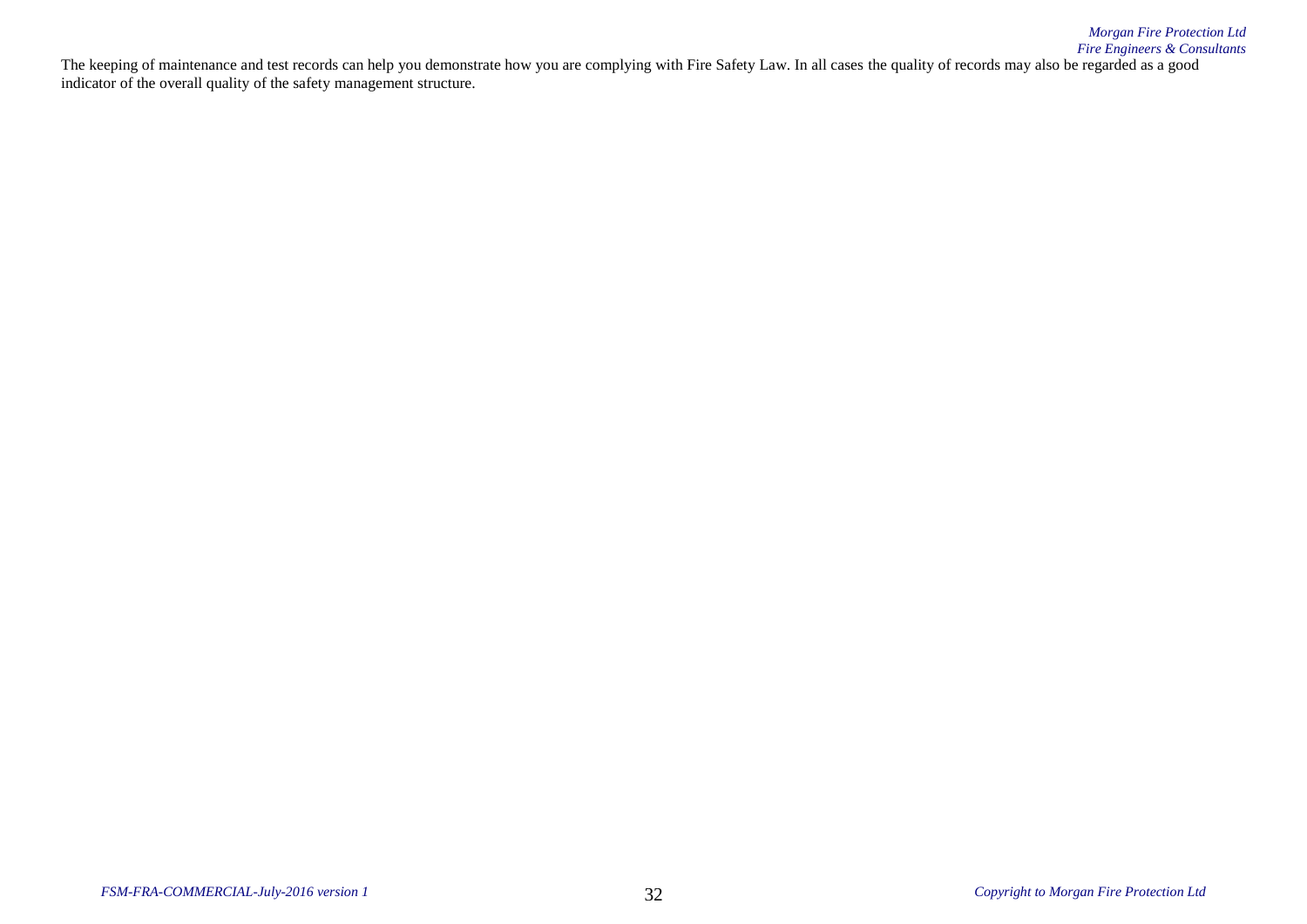### **APPENDIX 'B'**

### **PROPERTY FIRE RISK RATING**

#### **Categories**

HIGH Risk – High-risk premises or parts of premises are those where there may be a serious risk to safety. These include those premises which have substantial quantities of readily combustible materials or any highly flammable substances and where there may, in consequence, be a great likelihood of fire occurring and fire, heat or smoke spreading rapidly. The provision of sleeping accommodation will constitute a high life safety fire risk.

**MEDIUM Risk** *–* Most premises will be of normal fire risk. They will generally contain quantities of combustible materials and sufficient sources of heat to take them out of the low risk category. In such premises any outbreak of fire is likely to remain confined or is likely to spread only slowly, thereby allowing people time to escape to a place of safety.

LOW Risk – Premises or parts of premises of low fire risk are those where there is hardly any risk to life safety because there are few combustible materials, no highly flammable substances and virtually no sources of heat, which can cause a fire.

### **Risk Matrix**

| <b>Likelihood x Severity</b><br>$=$ Consequence |              | <b>Severity</b> |               |                  |  |
|-------------------------------------------------|--------------|-----------------|---------------|------------------|--|
|                                                 |              | Low             | <b>Medium</b> | High             |  |
|                                                 | Low(1)       | 1               | $\mathbf{2}$  | 3                |  |
| <b>Likelihood of Fire</b>                       | Medium $(2)$ | $\mathbf{2}$    | 4             | 6                |  |
|                                                 | High $(3)$   | 3               | 6             | $\boldsymbol{Q}$ |  |

**See following page for Action Priority.**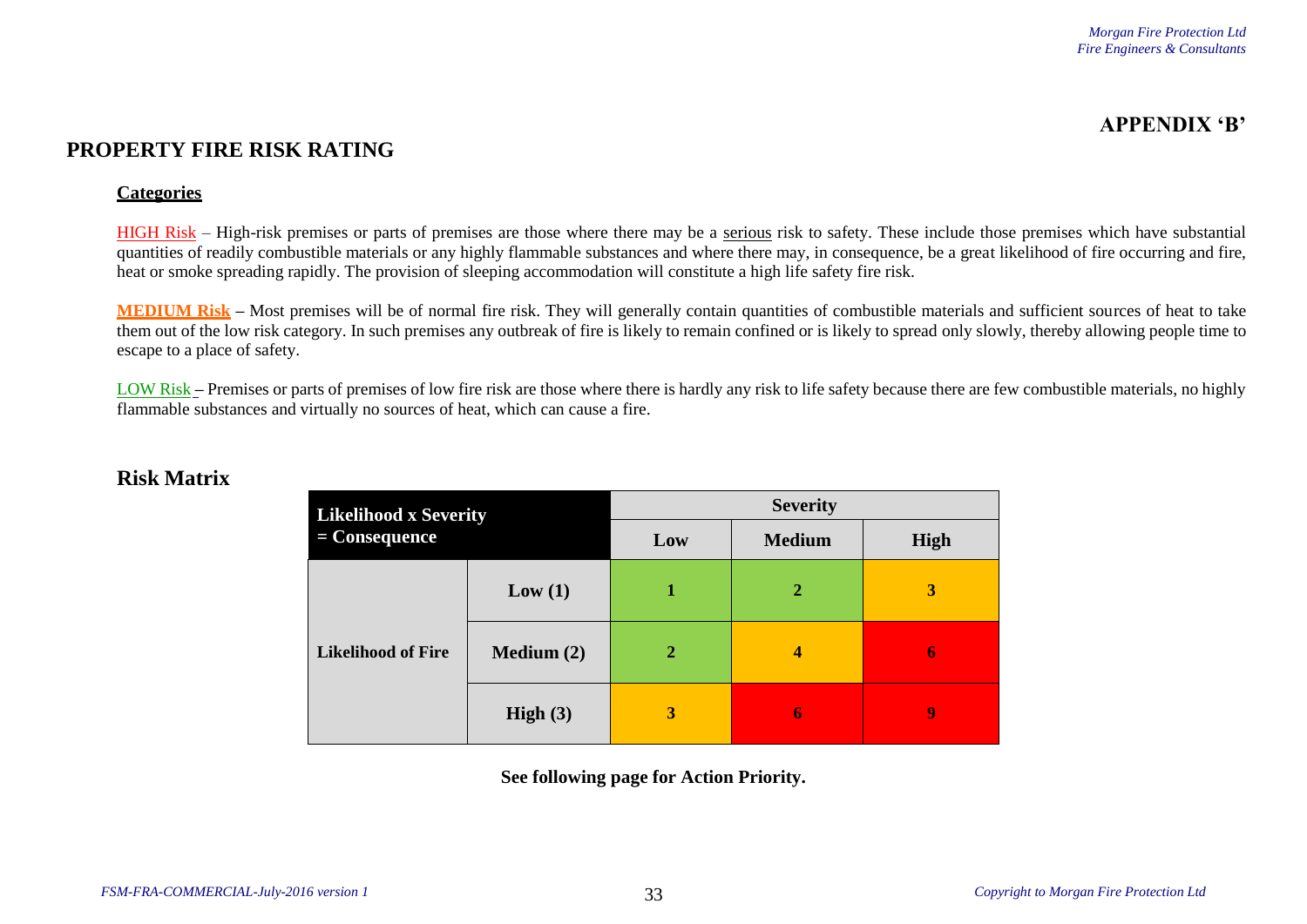### **Action Priority**

### **Risk Levels: Guidance on necessary action.**

| <b>LOW</b>                   | Actions (where applicable) to further reduce these risks are assigned low priority and arrangements should be made to ensure                                                                                                                                                                                                                                                                                         |
|------------------------------|----------------------------------------------------------------------------------------------------------------------------------------------------------------------------------------------------------------------------------------------------------------------------------------------------------------------------------------------------------------------------------------------------------------------|
| <b>Within 3 Months</b>       | that the controls are properly implemented and maintained. Regular monitoring and reviewing is recommended.                                                                                                                                                                                                                                                                                                          |
| <b>MEDIUM</b>                | Arrangements should be made to ensure that the controls are properly implemented and maintained within the timescales                                                                                                                                                                                                                                                                                                |
| Within 1 Month               | indicated.                                                                                                                                                                                                                                                                                                                                                                                                           |
| <b>HIGH</b><br>Within 7 days | Substantial efforts should be made to reduce the risk, the risk reduction measures should be implemented urgently within the<br>defined time period and taking into consideration it may be necessary to suspend or restrict the activity, or to apply interim<br>risk control measures, until improvements have been completed. Arrangements should be made to ensure that the controls<br>are properly maintained. |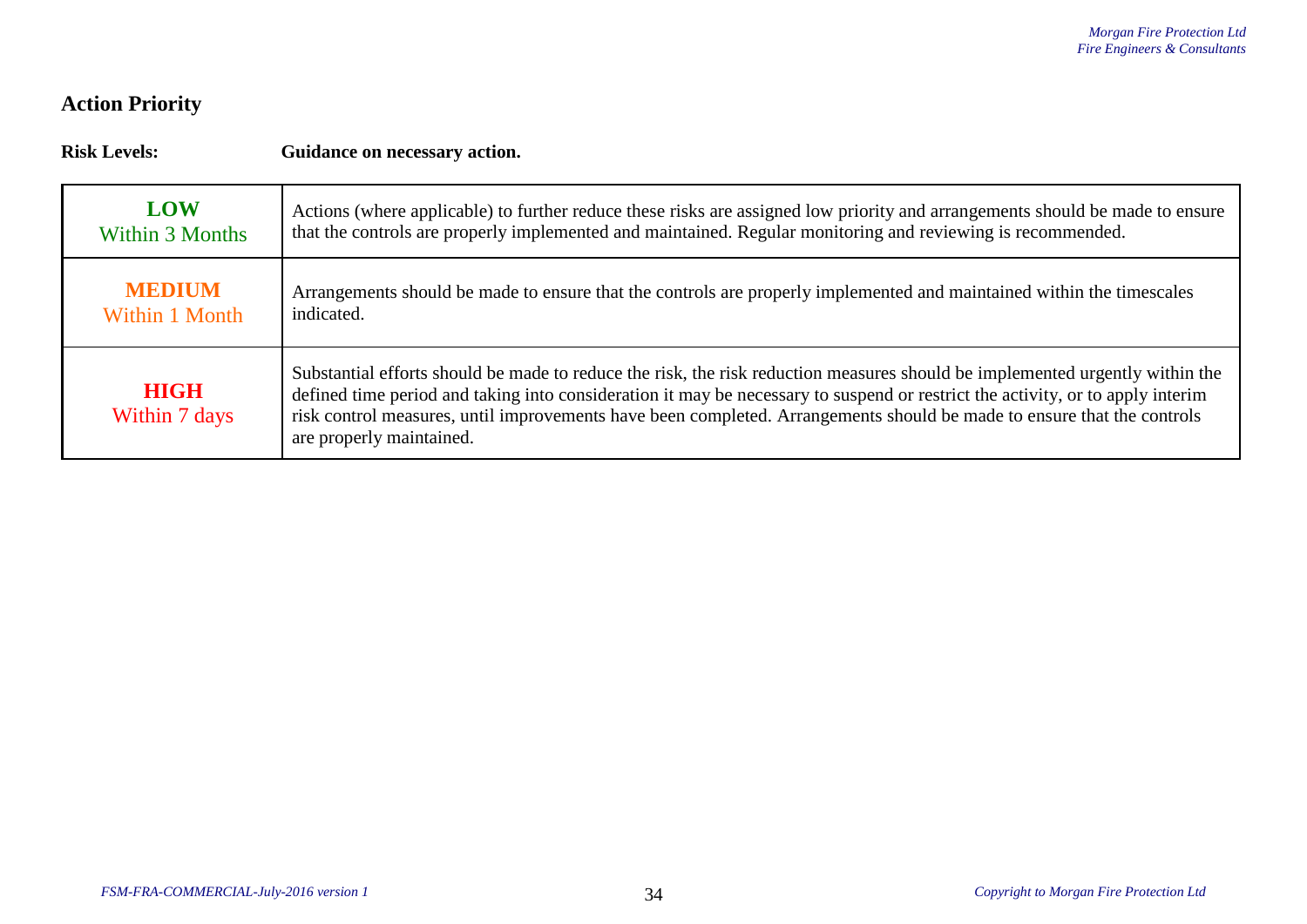### **DIGITALLY HIGHLIGHTED PROBLEM AREAS OF THE ASSESSMENT:**

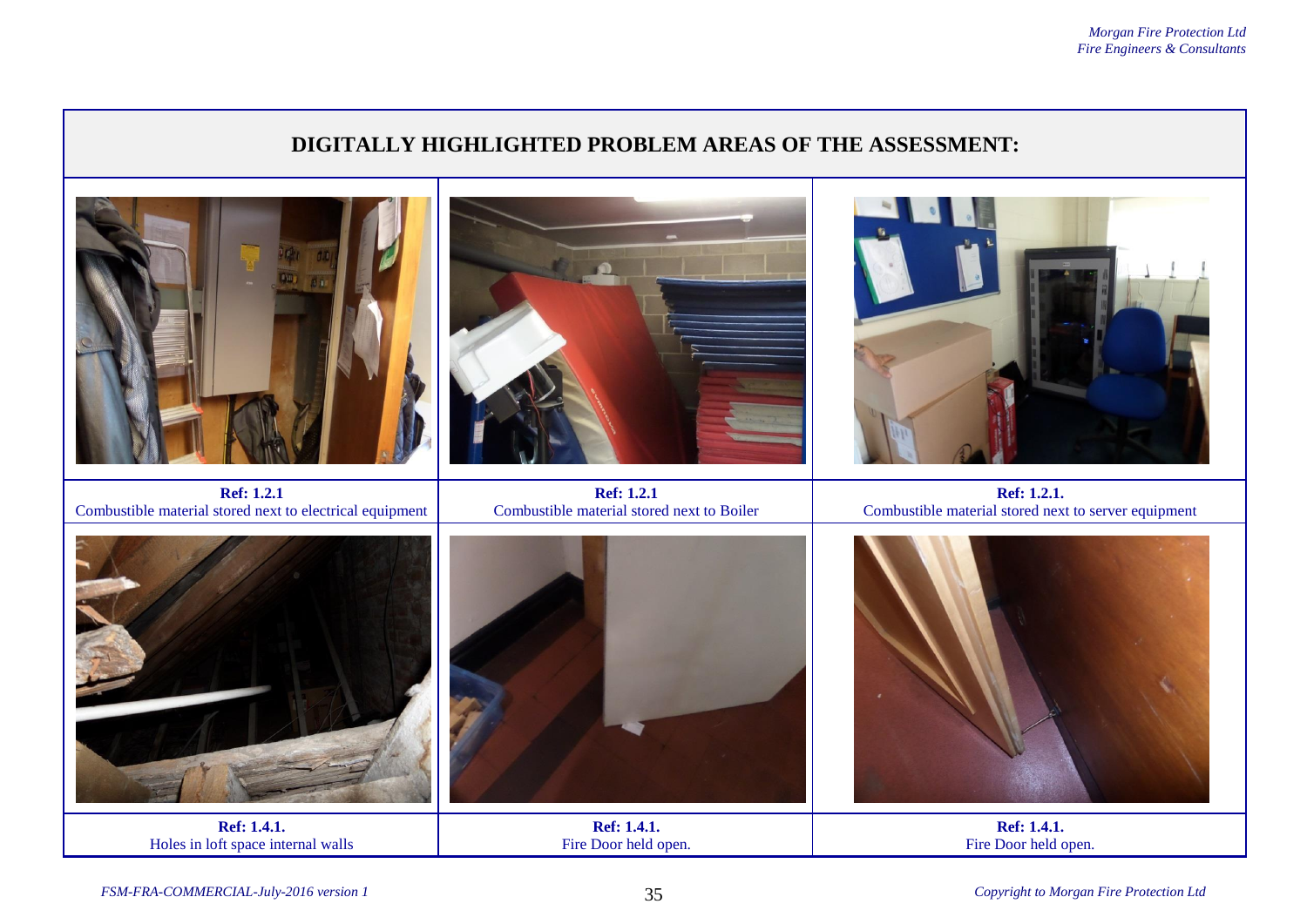### **DIGITALLY HIGHLIGHTED PROBLEM AREAS OF THE ASSESSMENT:**



**Ref: 1.4.1. Page 13.** Holes in service cupboard ceiling



**Ref: 2.2.3.** Combustible material stored on Fire escape routes



**Ref: 2.2.3** Piano stored under Fire Escape staircase



**Ref: 2.3.2.** Blocked Fire extinguisher



**Ref: 2.3.2.** Fire extinguisher floor standing and not on Fire point



**Ref: 2.3.2.** Fire extinguisher holding open door and not on Fire point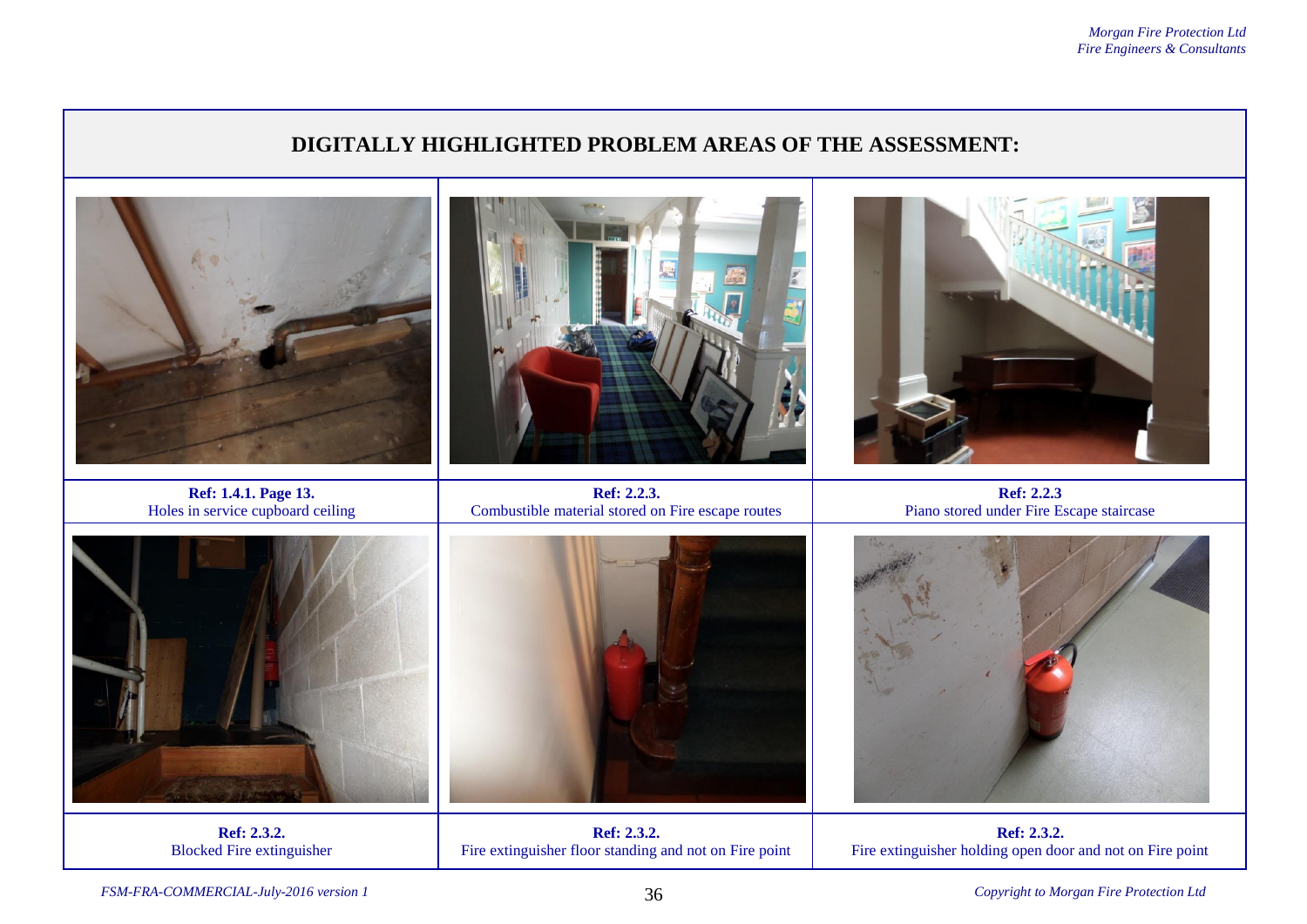## **This Document must be Reviewed Periodically**

Changes that are introduced into your workplace may have an effect on your fire risks and precautions e.g. changes to your work process, furniture, plant, machinery, substances, buildings, or the number of people likely to be present in the workplace. Any of these changes could lead to new hazards or increased risk. So if there are any significant changes you will need to review your assessment in the light of the new hazard or risk.

Do not amend your assessment for every trivial change or for each new job, but if a change or job introduces significant new hazards you will want to consider them and do whatever you need to keep the risks under control. In any case, you need to review this document to make sure the precautions are still working effectively.

The table below will give a further reminder on when to carry out a review in line with the information above.

We recommend that Morgan Fire Protection Limited carry out a full review on an annual basis.

| 3 Months after Inspection                               | Year 1 October 2018                             | Year 2 October 2019                             | <b>Every Three Years</b><br><b>Morgan Fire Protection Limited</b> |
|---------------------------------------------------------|-------------------------------------------------|-------------------------------------------------|-------------------------------------------------------------------|
| Date: 15 <sup>th</sup> November 2017                    | Date: 8 <sup>th</sup> October 2018              | Date: 10 <sup>th</sup> October 2019             | Date:                                                             |
| Carried out by:<br><b>James Ashcroft – Fire Officer</b> | Carried out by:<br>Sandra Lubbock – H&S Officer | Carried out by:<br>Sandra Lubbock – H&S Officer | Carried out by:                                                   |
| Signature:                                              | Signature:                                      | Signature:                                      | Signature:                                                        |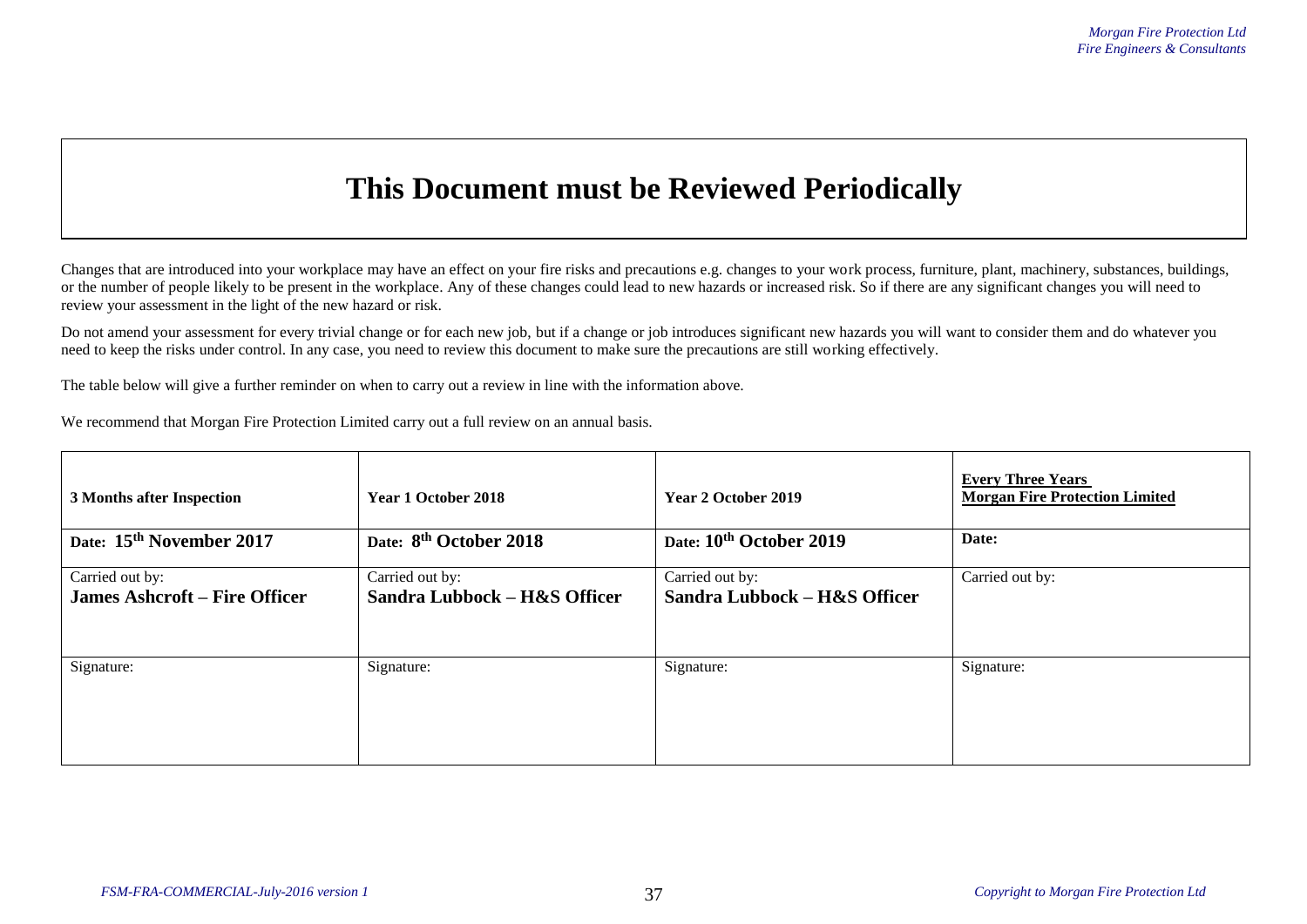### **APPENDIX 'C'**

## **Guidance for Employee Fire Instruction and Drills**

Written information about the action to be taken in the event of fire shall be made readily available to all employees.

All persons should receive instruction and training at least once every six months, which should be appropriate to their responsibilities and based on written instructions. This should include:

An initial period of at least half an hour of instructions given by a competent person covering the following:

- 1) The action to be taken upon discovering a fire
- 2) The action to be taken upon hearing the fire alarm
- 3) Raising the alarm, including the location of alarm call points, and indicator panels
- 4) The correct method of calling the fire brigade
- 5) The location and use of fire-fighting equipment
- 6) Knowledge of escape routes
- 7) Appreciation of the importance of fire doors and of the need to close all doors when the alarm is raised
- 8) Stopping machines and processes and isolating power supplies where appropriate
- 9) Evacuation of the building (where members of the public are present, this will include the supervision of their egress from the building)

In the case of new staff, instruction and training should be given as soon as possible after appointment.

- **a)** Ongoing training based on the above; and
- **b)** Exercises which should take the form of either:
	- 1) A walk over the escape routes checking fire doors, position of fire alarms and fire equipment; or
	- 2) A full-scale emergency evacuation of the premises, assembling at pre-determined assembly points

A record of the training and instruction should be maintained detailing the following:

- 1) Date of instruction or exercise
- 2) Names of person giving the instruction
- 3) Names of person(s) receiving the instruction; and
- 4) Nature of instruction or exercise

A competent person shall be made responsible for staff training and co-coordinating the actions of the staff in the event of fire.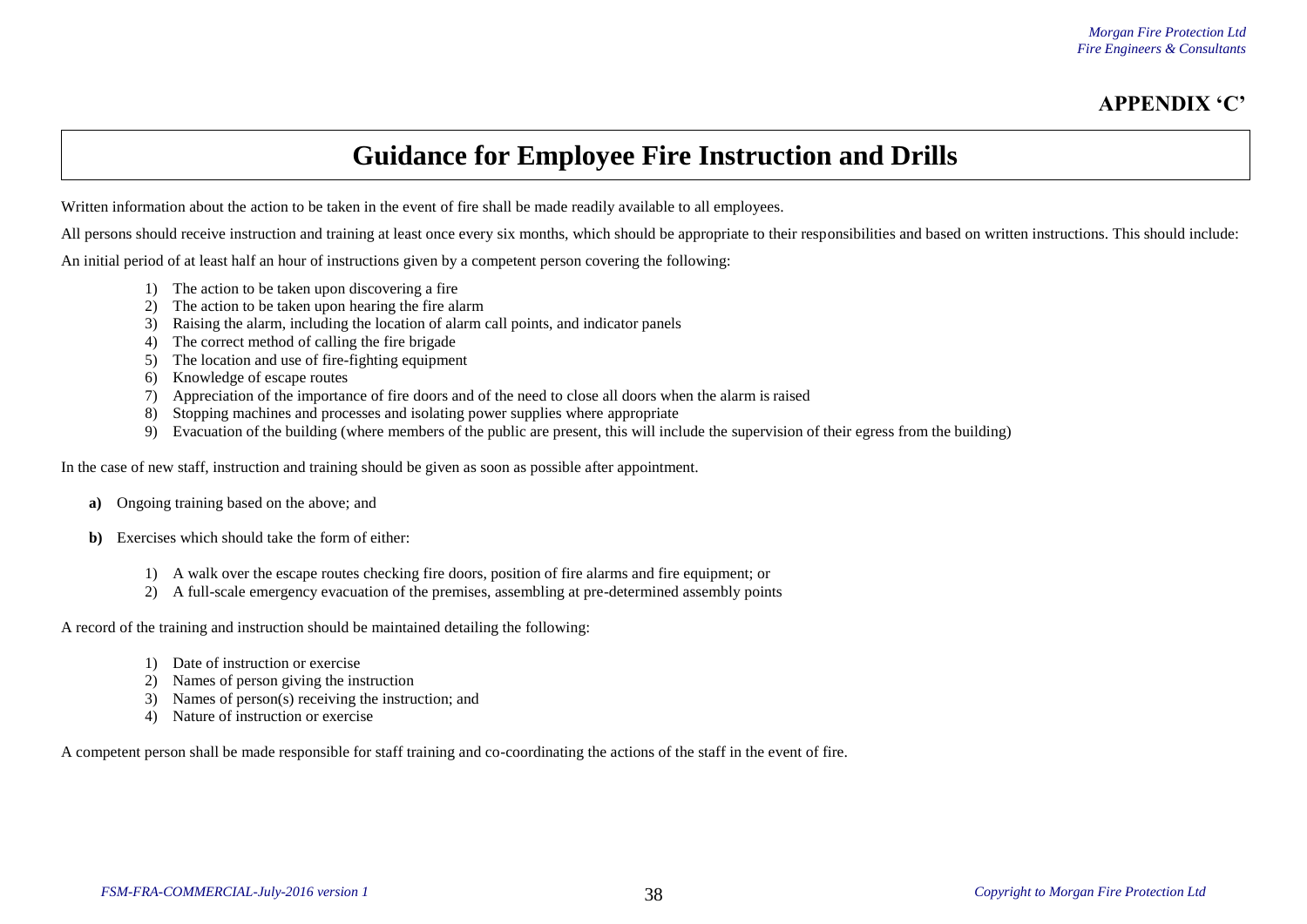## **Fire Emergency Plan**

Guidance items to be considered for inclusion: The action to be taken upon discovering a fire. The correct method of operating the fire alarm. The action to be taken upon hearing the alarm. The correct method of calling the Fire Brigade. The location and use of the fire extinguishers provided. An appreciation of the importance of fire doors and the need to keep them closed at all times. The evacuation procedure to the assembly point. The arrangements for role call after evacuation. The location of a fire assembly point, which should be a safe place outside the building. The arrangements for the safe management of any disabled person or visitors to the premises. All persons at work should be instructed and trained to ensure that they understand the fire emergency plan, fire precautions in the premises and the action to be taken in the event of fire.